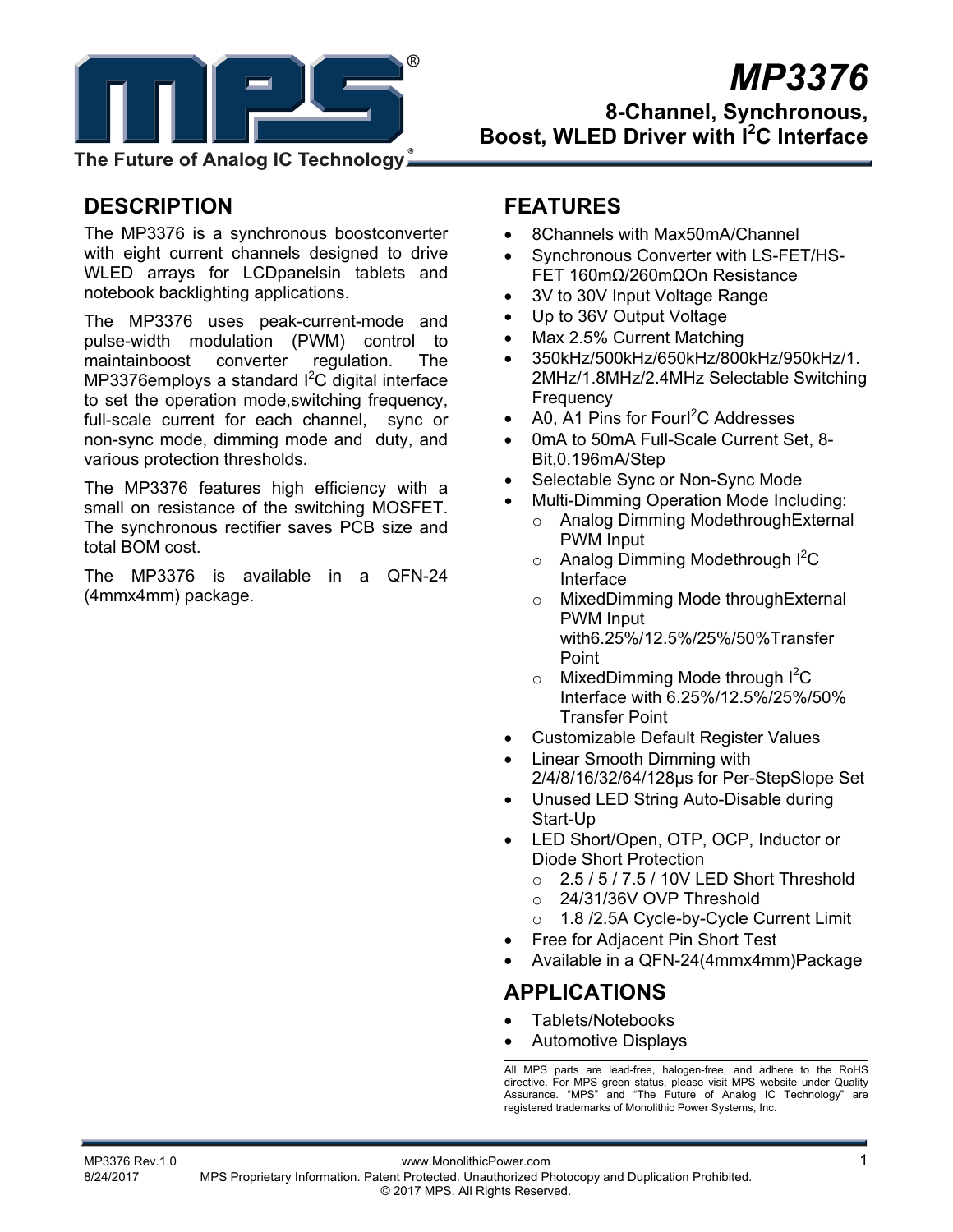

# **TYPICAL APPLICATION**

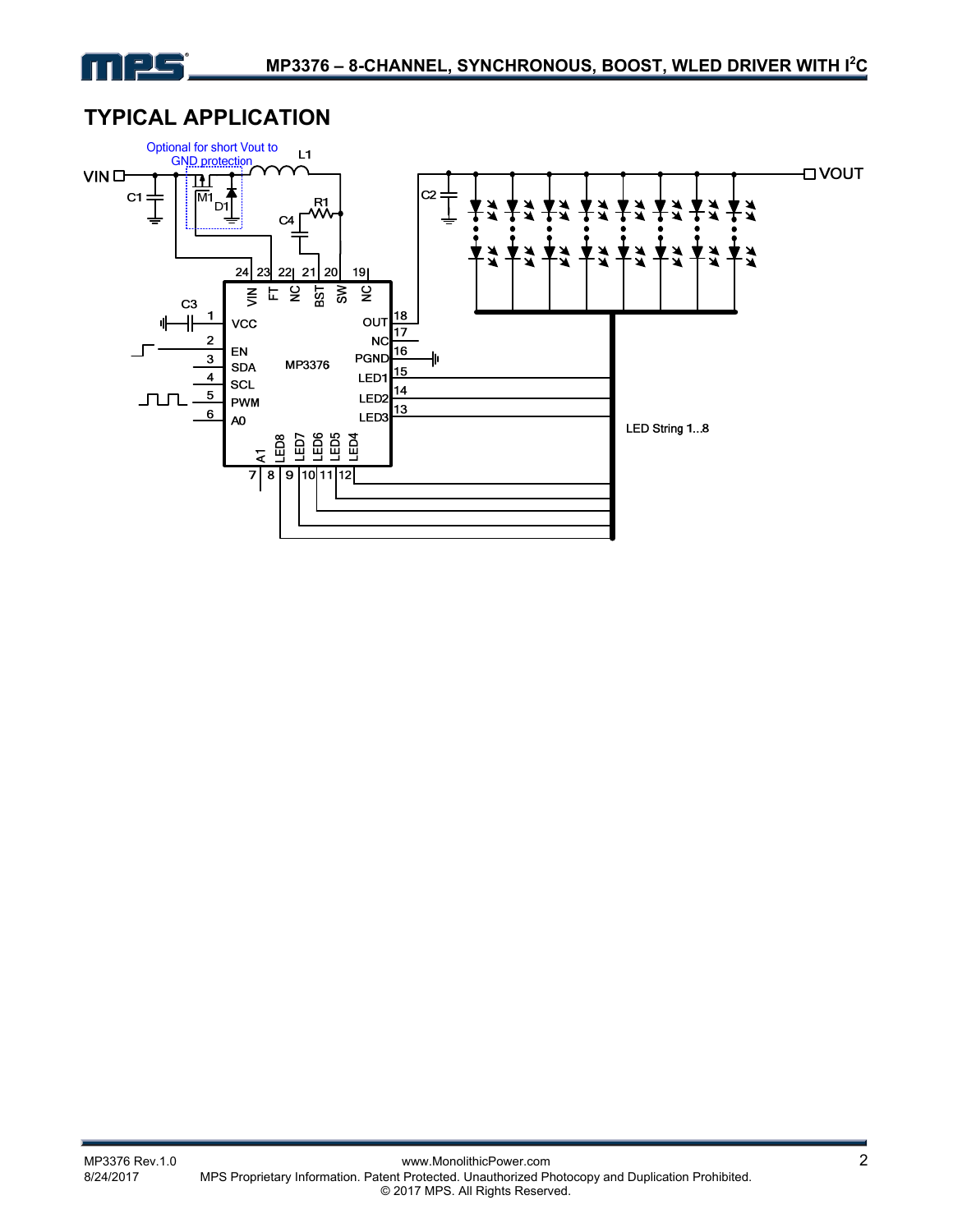

# **ORDERING INFORMATION**

| <b>Part Number*</b> | Package          | <b>Top Marking</b> |
|---------------------|------------------|--------------------|
| MP3376GR-XXXX**     | QFN-24 (4mmx4mm) | See Below          |

\* For Tape & Reel, add suffix –Z (e.g. MP3376GR-XXXX-Z)

\*\* "XXXX" is the register setting option. The factory default is "0000." This content can be viewed in Table 1 through Table 6. For custom options, please contact an MPS FAE to obtain a "XXXX" value.

# **TOP MARKING MPSYWW** MP3376 LLLLLL

MPS: MPS prefix Y: Year code WW: Week code MP3376: Part number LLLLLL: Lot number



# **PACKAGE REFERENCE**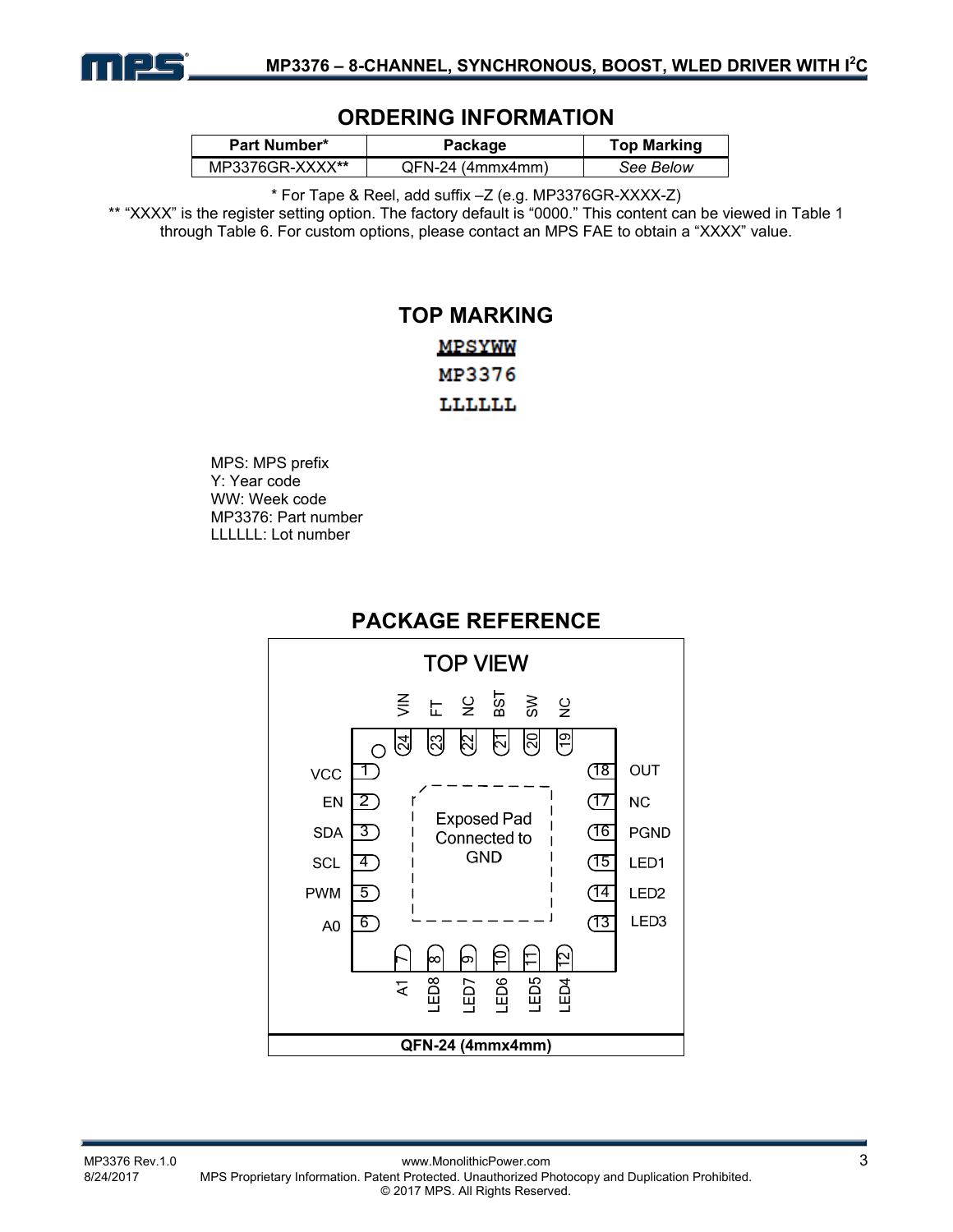

# **ABSOLUTE MAXIMUM RATINGS** (1)

| Continuous power dissipation $T_A = 25^{\circ}C^{(2)}$ |  |
|--------------------------------------------------------|--|
|                                                        |  |
|                                                        |  |

# *Recommended Operating Conditions*(3)

| Supply voltage (VIN)3V to 30V                    |  |
|--------------------------------------------------|--|
| Operating junction temp. $(T_J)$ -40°C to +125°C |  |

# *Thermal Resistance* (4) *θJA θJC* QFN-24 (4mmx4mm) ............. 46 ....... 10 ... °C/W

**NOTES:** 

- 1) Exceeding these ratings may damage the device.
- 2) The maximum allowable power dissipation is a function of the maximum junction temperature  $T_J$  (MAX), the junction-toambient thermal resistance  $\theta_{JA}$ , and the ambient temperature TA. The maximum allowable continuous power dissipation at any ambient temperature is calculated by  $P_D$  (MAX) = (T<sub>J</sub> (MAX)-TA)/θJA. Exceeding the maximum allowable power dissipation produces an excessive die temperature, causing the regulator to go into thermal shutdown. Internal thermal shutdown circuitry protects the device from permanent damage.
- 3) The device is not guaranteed to function outside of its operating conditions.
- 4) Measured on JESD51-7, 4-layer PCB.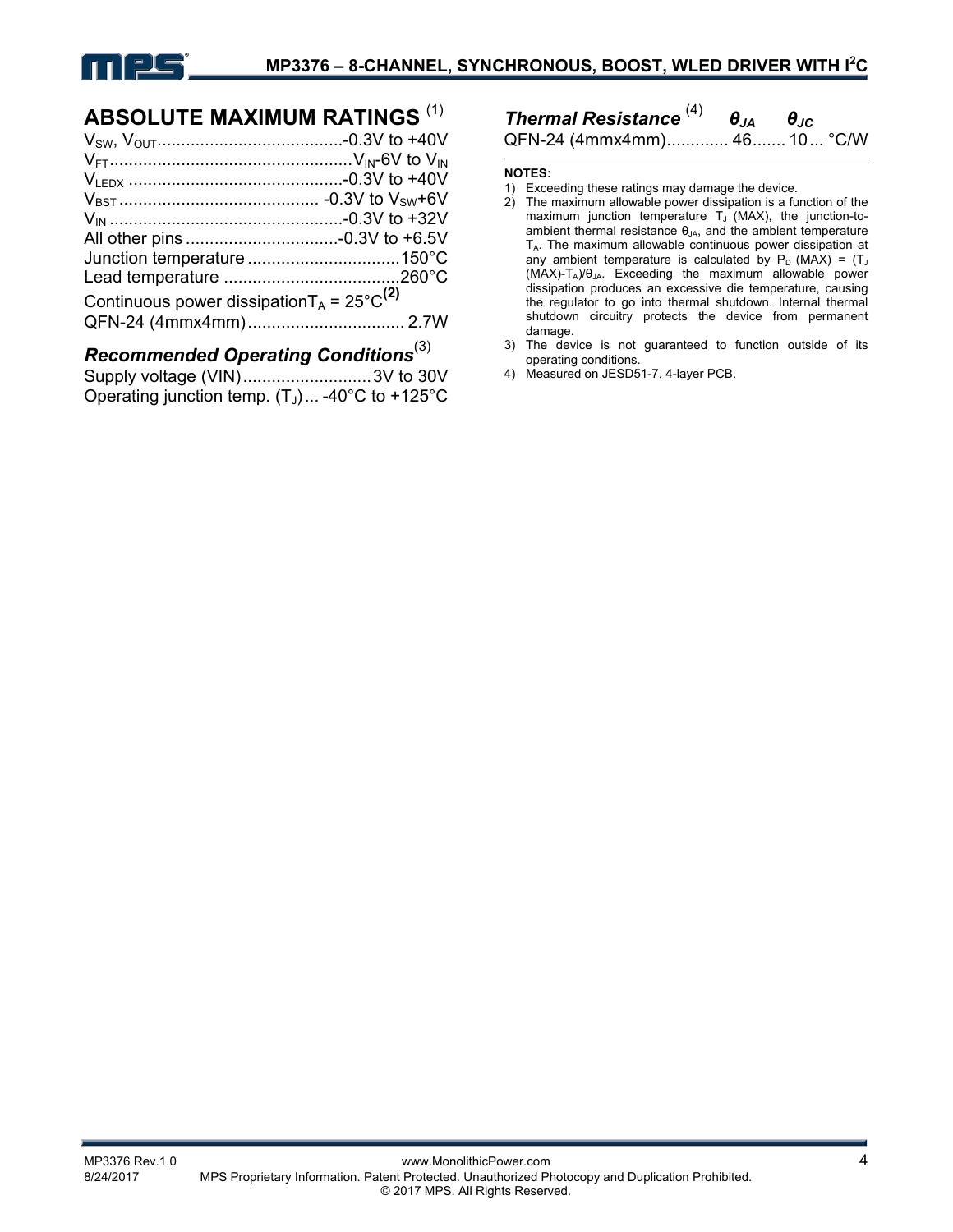

# **ELECTRICAL CHARACTERISTICS**

VIN =3.7V,  $V_{EN}$  = 2V,  $T_A$  = 25°C, unless otherwise noted.

| <b>Parameter</b>                       | <b>Symbol</b>         | <b>Condition</b>                                                                        | Min            | <b>Typ</b> | <b>Max</b> | <b>Units</b> |
|----------------------------------------|-----------------------|-----------------------------------------------------------------------------------------|----------------|------------|------------|--------------|
| Operating input voltage                | $V_{IN}$              |                                                                                         | 2.7            |            | 30         | $\vee$       |
| Supply current (quiescent)             | $I_{\mathsf{Q}}$      | $VIN=V_{EN}=3.7V$ , no switching                                                        |                | 5.4        |            | mA           |
| Supply current (shutdown)              | $I_{ST}$              | $V_{EN}$ =0V, VIN=3.7V                                                                  |                |            | 1          | μA           |
| Input UVLO threshold                   | VIN UVLO              | Rising edge                                                                             |                | 2.5        |            | $\vee$       |
| Input UVLO hysteresis                  |                       |                                                                                         |                | 200        |            | mV           |
| LDO output voltage                     | $V_{\rm CC}$          | $V_{EN}$ =2V, 6V <vin<30v,<br>0 &lt; I<sub>VCC</sub> &lt; 10<sub>m</sub>A</vin<30v,<br> | 4.4            | 4.9        | 5.4        | $\vee$       |
| EN on threshold                        | $V_{EN ON}$           | V <sub>EN</sub> rising                                                                  | 1.2            |            |            | $\vee$       |
| EN off threshold                       | $V_{EN OFF}$          | V <sub>EN</sub> falling                                                                 |                |            | 0.4        | $\vee$       |
| EN pull-down resistor                  | $R_{PEN}$             |                                                                                         |                | 500        |            | $k\Omega$    |
| A0, A1 low threshold                   | $V_{A L_0}$           | V <sub>A</sub> falling                                                                  |                |            | 0.4        | $\vee$       |
| A0, A1 high threshold                  | $V_{A Hi}$            | $V_A$ rising                                                                            | 1.2            |            |            | $\vee$       |
| A0, A1 pull-up resistor                | $R_{P\ A}$            |                                                                                         |                | 500        |            | $k\Omega$    |
| <b>Step-Up Converter</b>               |                       |                                                                                         |                |            |            |              |
| Low-side<br>MOSFETonresistance         | $R_{DS\_{LS}}$        | VIN=6V                                                                                  |                | 160        |            | $m\Omega$    |
| High-side<br>MOSFETonresistance        | $R_{DS_HS}$           | VIN=6V                                                                                  |                | 260        |            | $m\Omega$    |
| SW leakage current                     | $I_{SW LK}$           | $V_{SW} = 40V$                                                                          |                |            | 1          | μA           |
| Switching frequency                    | $F_{SW}$              | FS2:0bits=011b                                                                          | 720            | 800        | 880        | kHz          |
|                                        |                       | Sync mode, F <sub>sw</sub> =800kHz                                                      | 90             | 94         |            | $\%$         |
| Maximum duty cycle                     | $D_{MAX}$             | Non-sync mode, F <sub>SW</sub> =800kHz                                                  | 93             | 95         |            | $\%$         |
| SW current limit                       | I <sub>SW LIMIT</sub> | Duty=90%, ILIM bit=1b                                                                   | $\overline{2}$ | 2.5        | 3          | Α            |
| <b>Current Dimming</b>                 |                       |                                                                                         |                |            |            |              |
| PWM input low threshold                | V <sub>PWM LO</sub>   | V <sub>PWM</sub> falling                                                                |                |            | 0.4        | V            |
| PWM input high threshold               | $V_{\text{PWM HI}}$   | V <sub>PWM</sub> rising                                                                 | 1.2            |            |            | $\vee$       |
| PWM pull-down resistor                 | R <sub>P PWM</sub>    |                                                                                         |                | 500        |            | $k\Omega$    |
| Mix dimming transfer point             |                       | DIMT1:0 bits=10b                                                                        |                | 25         |            | $\%$         |
| LEDcurrent up/down slope               | $T_{\text{STEP}}$     | TSLP2:0 bits=010b                                                                       |                | 8          |            | μs           |
| PWM dimming frequency<br>set by $I^2C$ | F <sub>PWM</sub>      | FPWM3:0 bits=1010b                                                                      |                | 22         |            | kHz          |
| <b>LED Current Regulator</b>           |                       |                                                                                         |                |            |            |              |
| LEDX regulation voltage                | V <sub>HD</sub>       | $I_{LED} = 20mA$                                                                        | 350            | 420        | 490        | mV           |
| Current matching <sup>(5)</sup>        |                       | $I_{LED} = 20mA$                                                                        |                |            | 2.5        | $\%$         |
| Full-scale current                     |                       | ISET7:0 bits=FFh                                                                        | 49             | 50         | 51         | mA           |
|                                        |                       | ISET7:0 bits=66h                                                                        | 19.6           | 20         | 20.4       | mA           |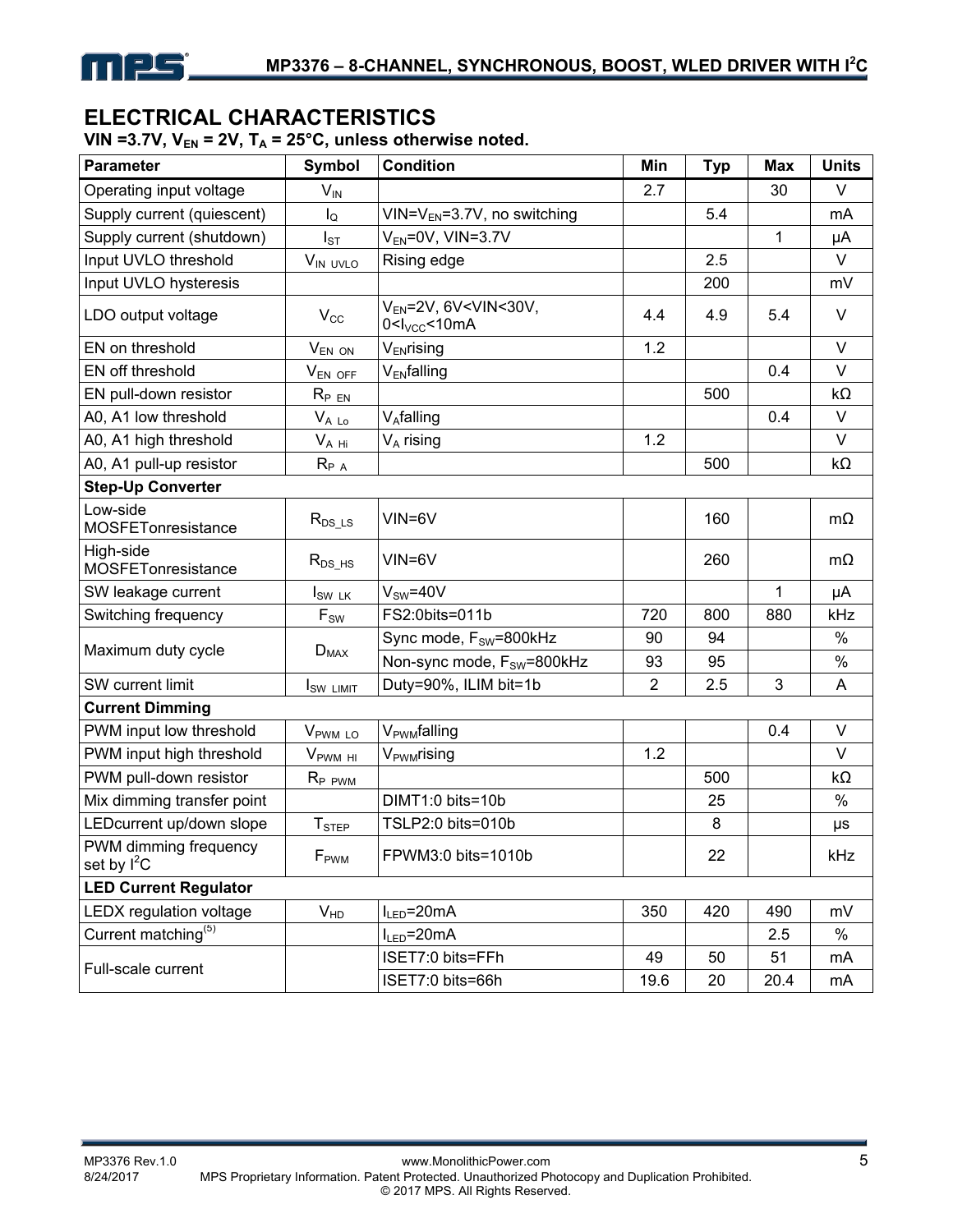

# **ELECTRICAL CHARACTERISTICS***(continued)*

VIN =3.7V,  $V_{EN}$  = 2V,  $T_A$  = 25°C, unless otherwise noted.

| <b>Parameter</b>                                                      | <b>Symbol</b>                             | <b>Condition</b>                                 | Min       | <b>Typ</b> | <b>Max</b>     | <b>Units</b>               |
|-----------------------------------------------------------------------|-------------------------------------------|--------------------------------------------------|-----------|------------|----------------|----------------------------|
| <b>Protection</b>                                                     |                                           |                                                  |           |            |                |                            |
| Over-voltage protection<br>threshold                                  | $V_{OVP}$                                 | Rising edge, OVP1:0 bits=10b                     | 34.5      | 36         | 37.5           | $\vee$                     |
| <b>OVP UVLO threshold</b>                                             | V <sub>OVP UV</sub>                       | Step-up converter fails                          |           | 1.2        |                | V                          |
| LEDX over-voltage<br>threshold                                        | $V_{LEDX_0}$                              | LEDS1:0 bits=10b                                 |           | 7.5        |                | V                          |
| LEDX over-voltage fault<br>timer                                      |                                           | $F_{SW} = 1.2 MHz$                               | 1.5       | 1.8        | $\overline{2}$ | ms                         |
| <b>LEDX UVLO threshold</b>                                            | VLEDX UV                                  |                                                  |           | 100        |                | mV                         |
| Thermal shutdown threshold                                            | $T_{ST}$                                  | Rising edge<br><b>Hysteresis</b>                 |           | 150<br>20  |                | $^{\circ}C$<br>$^{\circ}C$ |
| FT pull-down current                                                  |                                           |                                                  | 50        | 60         | 70             | μA                         |
| FT voltagew/ respect to VIN                                           | $I_{\mathsf{FT}}$<br>$V_{FT-IN}$          | VIN=12V, V <sub>FT-IN</sub> =VIN-V <sub>FT</sub> |           | 6          |                | V                          |
| I <sup>2</sup> C Interface                                            |                                           |                                                  |           |            |                |                            |
| Input logic low                                                       | $V_{IL}$                                  |                                                  |           |            | 0.4            | V                          |
| Input logic high                                                      | V <sub>IH</sub>                           |                                                  | 1.3       |            |                | $\vee$                     |
| Output logic low                                                      | $\mathsf{V}_{\mathsf{OL}}$                | $I_{LOAD} = 3mA$                                 |           |            | 0.4            | V                          |
| <b>SCLclock frequency</b>                                             | $f_{\rm SCL}$                             |                                                  |           |            | 1200           | kHz                        |
| Set-up time for repeated<br>start condition                           | $t_{\text{SU,STA}}$                       |                                                  | 160       |            |                | ns                         |
| Hold time for repeated start<br>condition                             | $t_{HD,STA}$                              |                                                  | 160       |            |                | ns                         |
| Low time for SCLHclock                                                | $t_{LOW}$                                 |                                                  | 160       |            |                | ns                         |
| High time for SCLHclock                                               | $t_{\text{HIGH}}$                         |                                                  | 60        |            |                | ns                         |
| Data set-up time                                                      | $\mathfrak{t}_{\textsf{SU,DAT}}$          |                                                  | 10        |            |                | ns                         |
| Data hold time                                                        | $t_{HD, DAT}$                             |                                                  | $0^{(6)}$ |            | 70             | ns                         |
| Rise time of SCLHclock                                                | $t_{R,\mathrm{SCL}}$                      |                                                  | 10        |            | 40             | ns                         |
| Rise time of SCLHclock<br>after repeated start and<br>acknowledge bit | $t_{R, SCL1}$                             |                                                  | 10        |            | 80             | ns                         |
| Fall time of SCLHclock                                                | $t_{\mathsf{F},\underline{\mathsf{SCL}}}$ |                                                  | 10        |            | 40             | ns                         |
| Rise time of SDAHdata                                                 | $t_{R,SDA}$                               |                                                  | 10        |            | 80             | ns                         |
| Fall time of SDAHdata                                                 | $t_{F,SDA}$                               |                                                  | 10        |            | 80             | ns                         |
| Set-up time for stop<br>condition                                     | $t_{\text{SU,STO}}$                       |                                                  | 160       |            |                | ns                         |
| Capacitive load for<br><b>SDAHlineand SCLHline</b>                    | $C_B^{(7)}$                               |                                                  |           |            | 100            | рF                         |
| Capacitive load for<br>SDAH+SDAlineand<br><b>SCLH+SCL line</b>        | $C_{\mathsf{B}}$                          |                                                  |           |            | 400            | pF                         |

#### **NOTES:**

5) Matching is defined as the difference of the maximum to minimum current divided by 2 times the average current.

6) A device must provide a data hold timeinternally to bridge the undefined part between VIL and VIHof the falling edge of the SCLH signal. An input circuit with a threshold as low as possible for the falling edge of SCLH signal minimizes the hold time.

7) For the bus line load CB between 100pF and 400pF, the timing parameters must be increasedlinearly.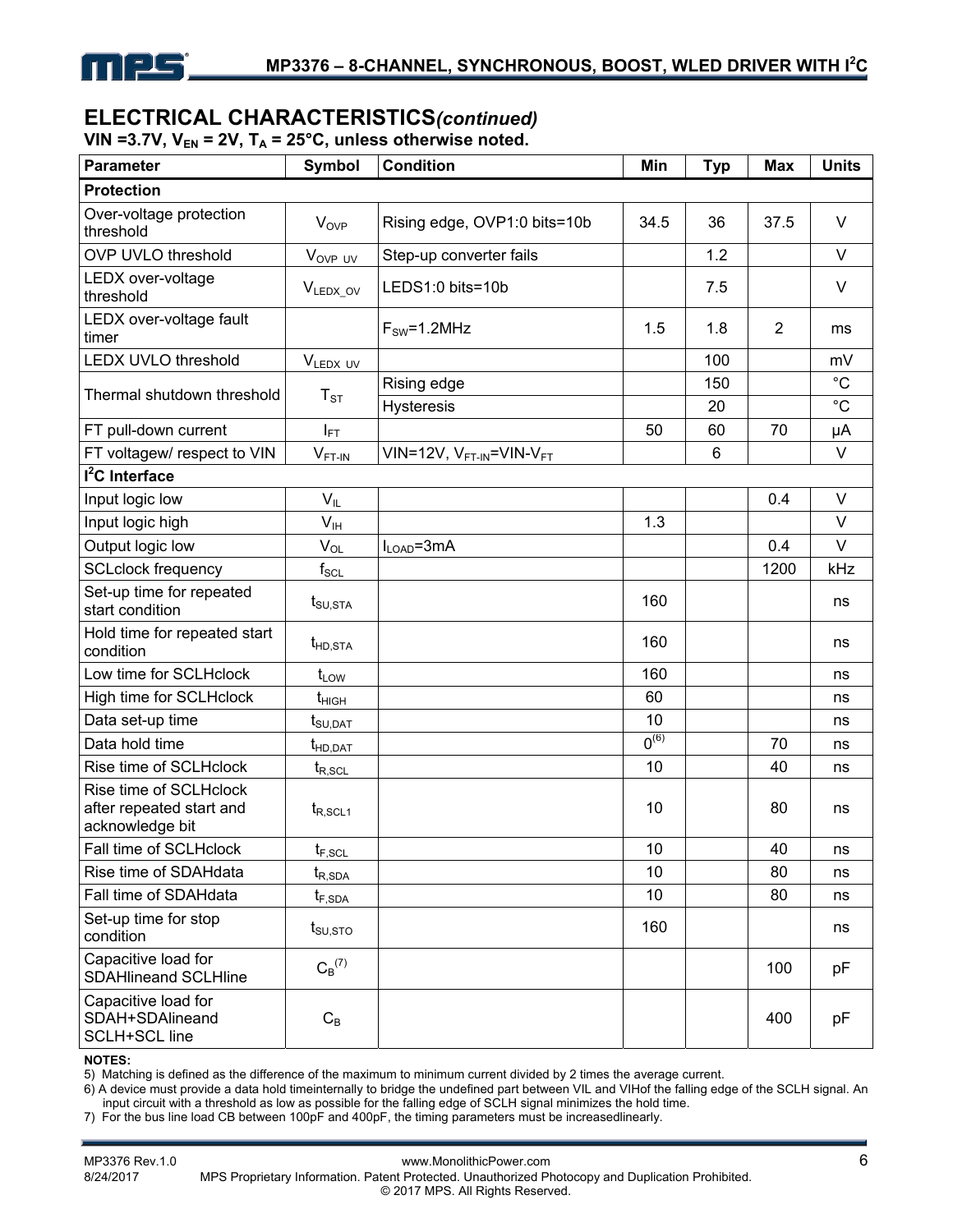



Sr. Repeated START Condition<br>P: STOP Condition

**I 2 C Compatible Interface Timing Diagram**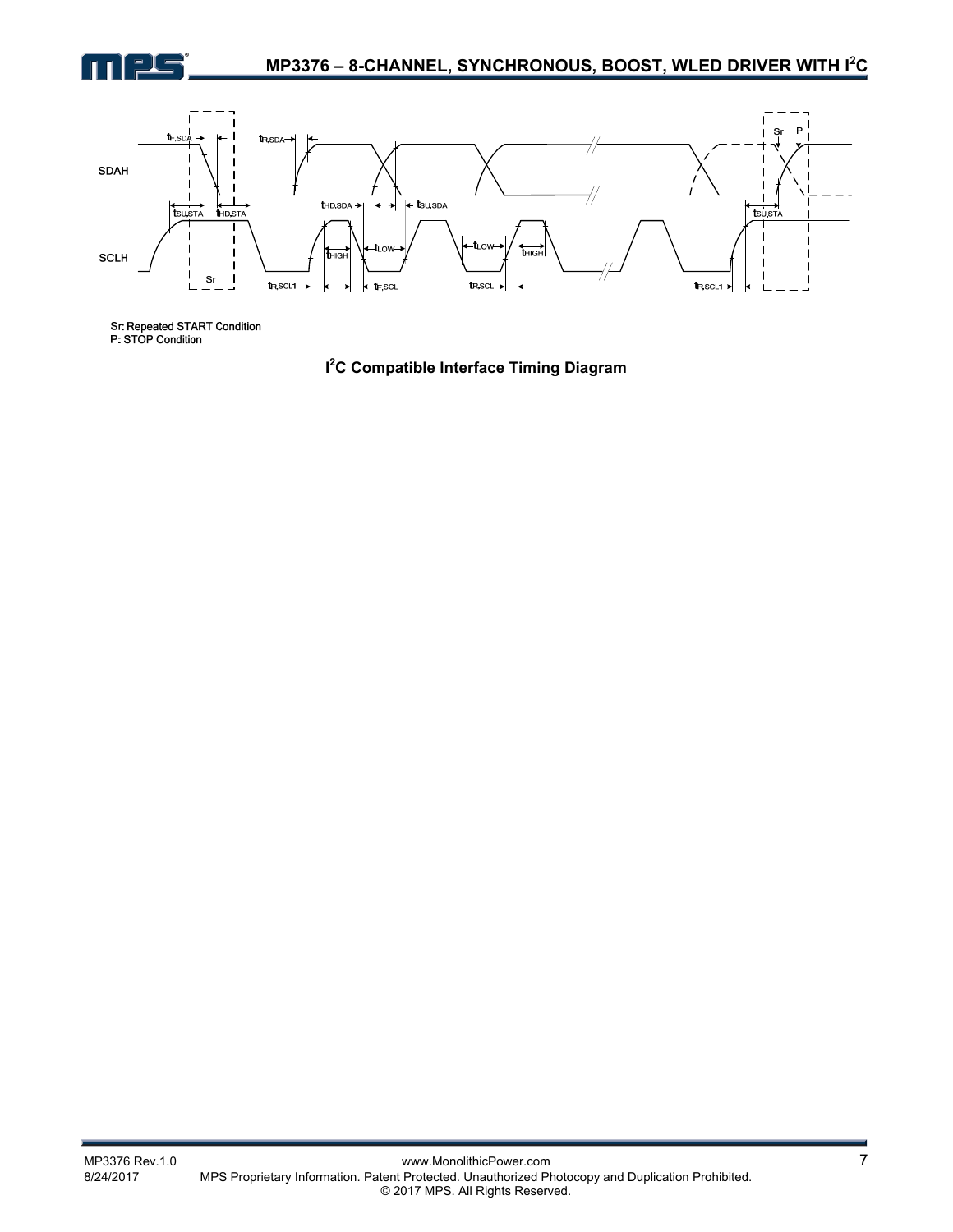

# **TYPICAL PERFORMANCE CHARACTERISTICS**

VIN = 7V, 8LEDs in series, 8 strings, 20mA/string, L =  $4.7\mu$ H, T<sub>A</sub> =  $25^{\circ}$ C, unless otherwise noted.











**Short LED Protection** Short channel LED1



**Thermal Protection** 

**Short Indutor Protection** 

**Short Diode Protection** 

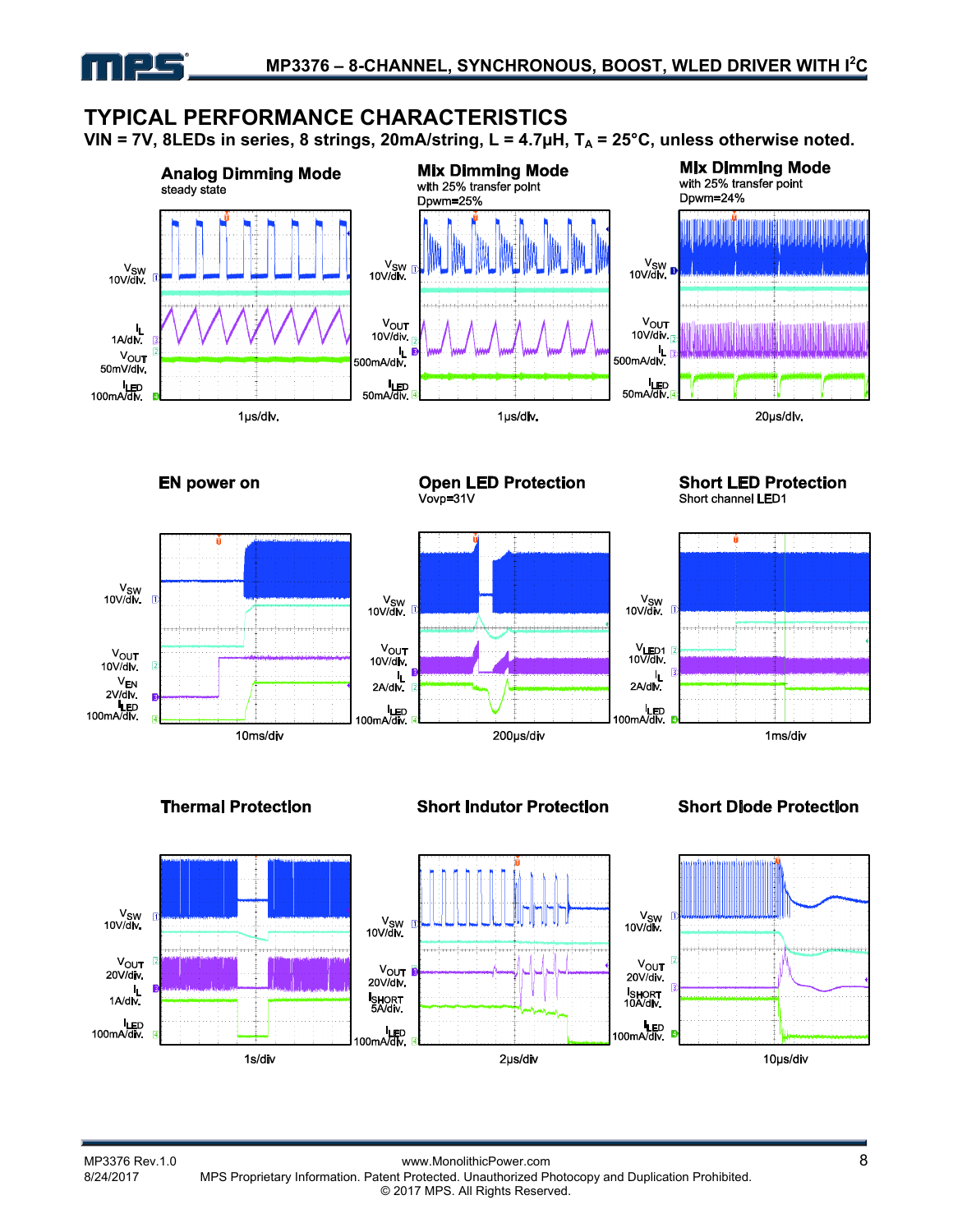

# **PIN FUNCTIONS**

| Pin#           | <b>Name</b>      | <b>Description</b>                                                                                                                                                                                              |
|----------------|------------------|-----------------------------------------------------------------------------------------------------------------------------------------------------------------------------------------------------------------|
| 1              | <b>VCC</b>       | 4.9V LDO output. VCC provides power for the internal logic and gate driver. Place                                                                                                                               |
|                |                  | a ceramic capacitor as close to VCCas possible to reduce noise.                                                                                                                                                 |
| $\overline{2}$ | EN               | IC enable. PullEN high to enable the IC; pullEN lowto make the IC enter shutdown<br>mode.                                                                                                                       |
| 3              | <b>SDA</b>       | $I2C$ interface data input.                                                                                                                                                                                     |
| 4              | <b>SCL</b>       | I <sup>2</sup> C interface clock input.                                                                                                                                                                         |
| 5              | <b>PWM</b>       | PWM signal input. Connect PWM to VCC if not used.                                                                                                                                                               |
| 6              | A0               | IC select.A0 is pulled high internally.                                                                                                                                                                         |
| $\overline{7}$ | A <sub>1</sub>   | IC select.A1 is pulled high internally.                                                                                                                                                                         |
| 8              | LED <sub>8</sub> | LED current source 8 output. If LED8 is unused, tie it to GND.                                                                                                                                                  |
| 9              | LED7             | LED current source 7 output. If LED7 is unused, tie it to GND.                                                                                                                                                  |
| 10             | LED6             | LED current source 6 output. If LED6is unused, tie it to GND.                                                                                                                                                   |
| 11             | LED <sub>5</sub> | LED current source 5 output. If LED5 is unused, tie it to GND.                                                                                                                                                  |
| 12             | LED <sub>4</sub> | LED current source 4 output. If LED4 is unused, tie it to GND.                                                                                                                                                  |
| 13             | LED <sub>3</sub> | LED current source 3 output. If LED3 is unused, tie it to GND.                                                                                                                                                  |
| 14             | LED <sub>2</sub> | LED current source 2 output. If LED2 is unused, tie it to GND.                                                                                                                                                  |
| 15             | LED <sub>1</sub> | LED current source 1 output. If LED1 is unused, tie it to GND.                                                                                                                                                  |
| 16             | <b>PGND</b>      | Power ground.                                                                                                                                                                                                   |
| 17, 19, 22     | <b>NC</b>        | No connection.                                                                                                                                                                                                  |
| 18             | <b>OUT</b>       | Synchronous boost output.                                                                                                                                                                                       |
| 20             | SW               | Switching node.                                                                                                                                                                                                 |
| 21             | <b>BST</b>       | Bootstrap capacitor node for the high-side MOSFET.Connect a 100nFceramic<br>capacitor and a $47\Omega$ resistor in series between BST and SW for synchronous mode.                                              |
| 23             | FT.              | Input disconnection PMOS gate driver. If there is no fault, FT is pulled low to turn<br>on the external PMOS. Float FT and connect the inductor to VIN directly if the<br>disconnection function is not needed. |
| 24             | <b>VIN</b>       | IC input power. Place a ceramic capacitor as close to VINas possible to reduce<br>noise.                                                                                                                        |
|                | EP               | <b>Exposed pad.</b> Connect the EP to GND.                                                                                                                                                                      |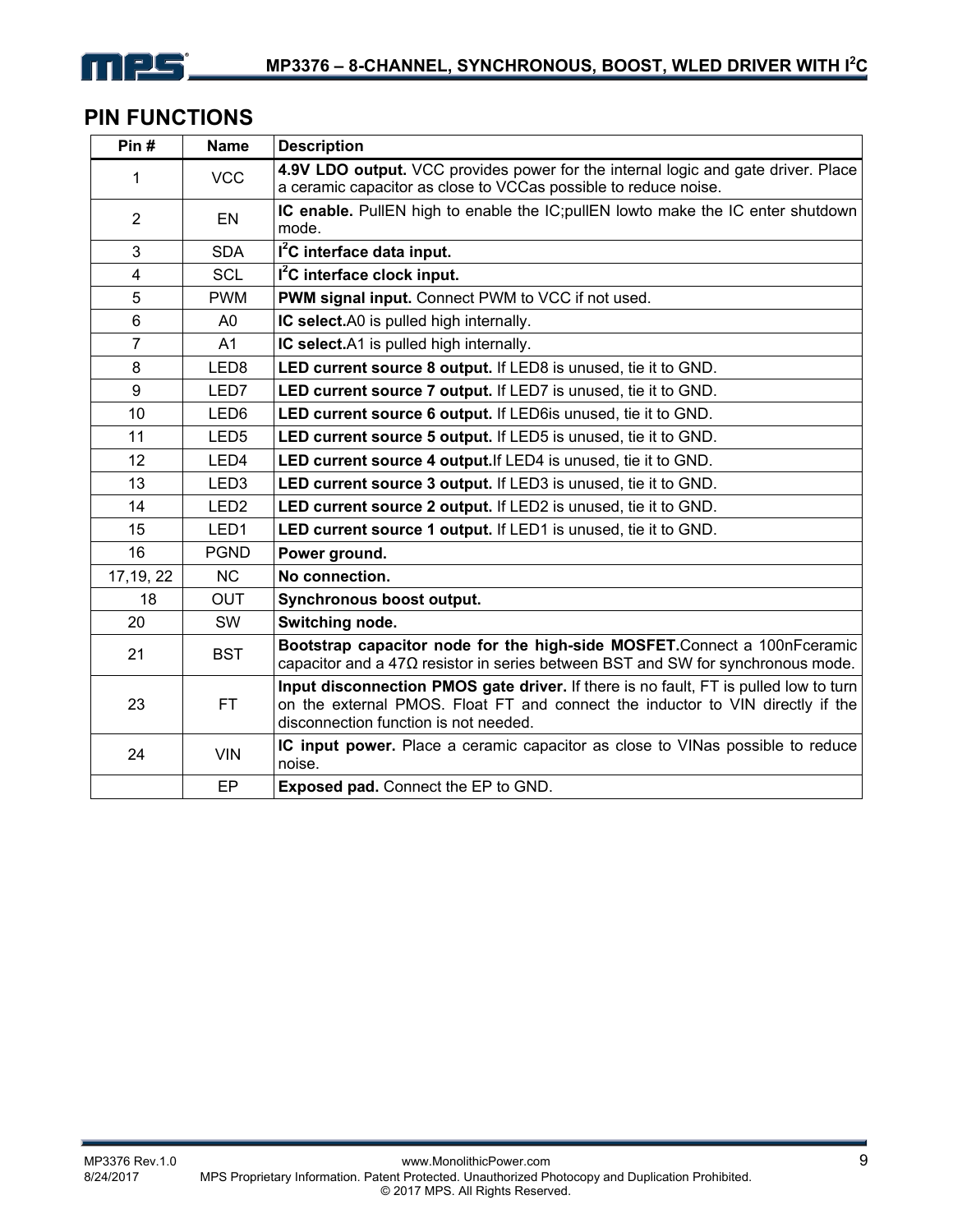

# **BLOCK DIAGRAM**



**Figure 1: Functional Block Diagram**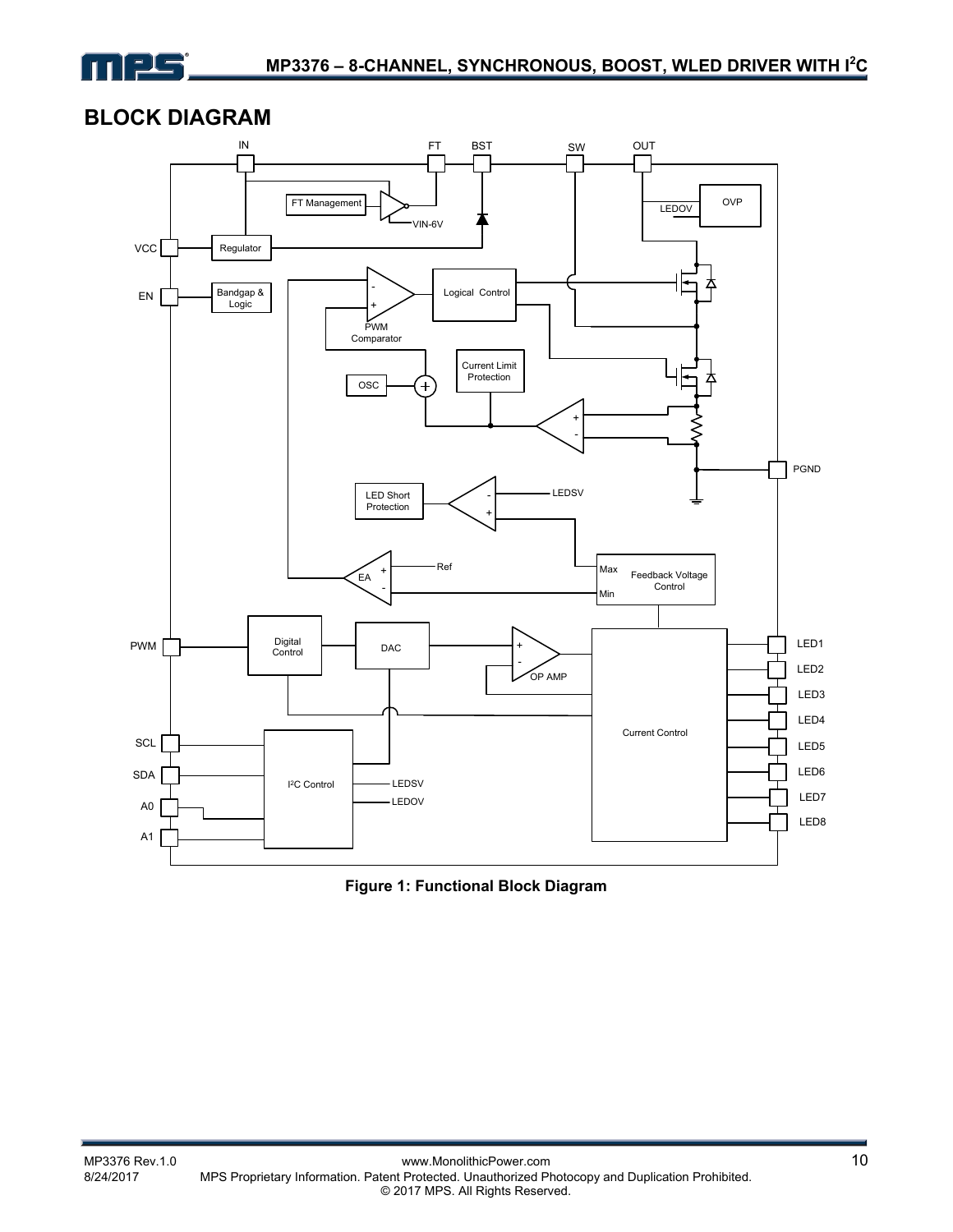

# **OPERATION**

The MP3376isa programmable, constantfrequency, peak-current-mode, step-up converter with up to eight channels of regulated current sources to drivean array of white LEDs. The MP3376provides a fully integrated solution that saves PCB size and total solution cost. For ease of use, an  $I^2C$  interface is also integrated intothe IC.

### **Internal 4.9V Regulator**

The MP3376 includes an internal linear regulator (VCC). When VIN is greater than6V, this regulator outputs a 4.9V power supply to the internal MOSFET gate driver and internal control circuitry. VCC drops to 0V when the chip shuts down. The MP3376is disabled until VCC exceeds the UVLO threshold.

#### **Internal Clock**

The MP3376hasa fixed 10MHz clock for the internal timer and counter to achieve ahigh dimming resolution.

### **Boost Converter Switching Frequency**

The boost converter switching frequency can be set by the FS2:0bits of register01h.It can be set to350kHz,500kHz, 650kHz, 800kHz,950kHz, 1.2MHz, 1.8MHz, or 2.4MHz.

# **System Start-Up**

When enabled, the MP3376 checks the topology connection. First, the IC draws current from FT to turn onthe input disconnect PMOSif this MOSFET is being used. Second, after a 500µs delay, the IC monitors the OUT voltage( $V_{\text{OUT}}$ ) to determine if the output is shorted to GND. If the output voltage is less than 1.2V,the IC is disabled.Lastly, the MP3376continues to check other safety limits, such asLEDopen and over-voltage protection (OVP). If all protection tests pass, the ICbeginsboosting the step-up converter with an internal softstart.

The MP3376 can start up properly regardless of the order in which VIN, PWM, and EN turn on. To achieve a quick response,the recommended power-on sequence is from VINpower on toPWM dimming signalonto EN on(see Figure2).When dimming is done just by the internal register, the PWM dimming signal can be ignored.



**Figure2:Recommended Power-On Timing** 

### **Step-Up Converter**

The MP3376 usespeak-current-mode control to regulate the output voltage. At the beginning of each switching cycle, the internal clock turns on the low-sideN-channel MOSFET. In normal operation, the minimum turn-on time is around 100ns. A stabilizing ramp added to the output of the current senseamplifier prevents subharmonic oscillations for duty cycles greater than 50%. This result is fed into the PWM comparator. When the summed voltage reaches the output voltage of the error amplifier, the low-sideMOSFET turns off.

The output voltage of the error amplifier is an amplified signal of the difference between the reference voltage and the feedback voltage. The converter chooses the lowest active LEDX voltage automatically as the feedback voltage to regulate an outputvoltage high enough andpower all of the LED arrays.

If the feedback voltage drops below the reference, the output of the error amplifier increases. Thisresults in increasedcurrent flowing through the MOSFET andincreased power delivered to the output. This forms a closed loop that regulates the output voltage.

# **Pulse-Skipping Mode**

Under light-load operation, especially in the case of  $V_{\text{OUT}} \approx$  VIN, the converter runs in pulseskipping mode, where the MOSFET turns on for a minimum ontime.In this mode, the device keeps the powerswitch off for several switching cycles to prevent the output voltage from rising above the regulated voltage.When the chip stops switching, theoutput capacitor discharges to the powerLED string.The device begins switching until the output voltage needs to be boosted again.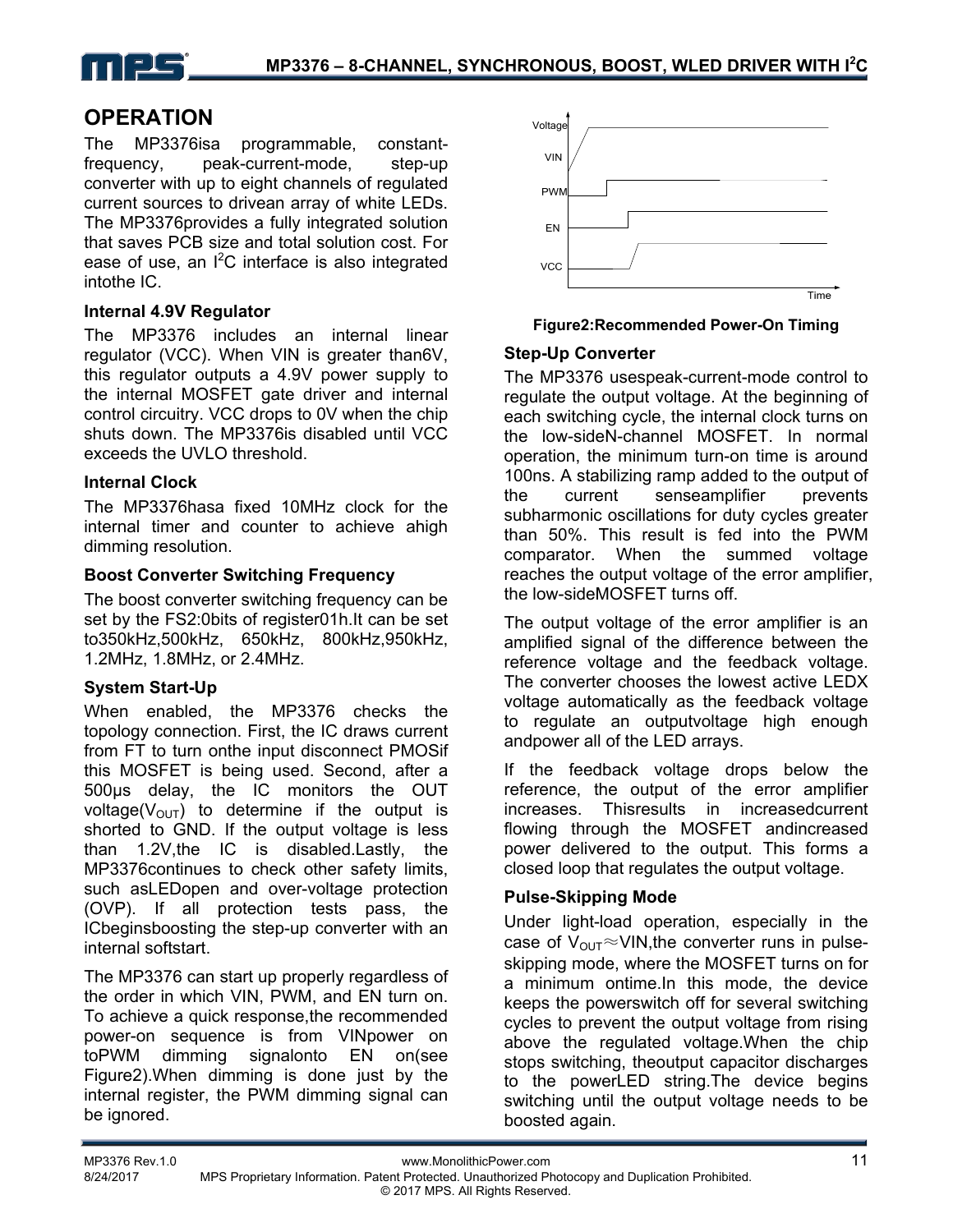### **Full-Scale Current Setting**

LED full-scale current for each channel can be set by the register ISET7:0bits from 0-50mA with 0.196mAper step.

### **Dimming Control**

The MP3376 can provide flexible dimming methods based on the dimming mode setting shown below, including analog dimming mode and mix dimming mode(see Figure 3 and Figure 4).Each mode can control the brightness by an external PWMinput signal or  $I^2C$  interface.



**Figure 4: MixedDimming Mode Flow Chart**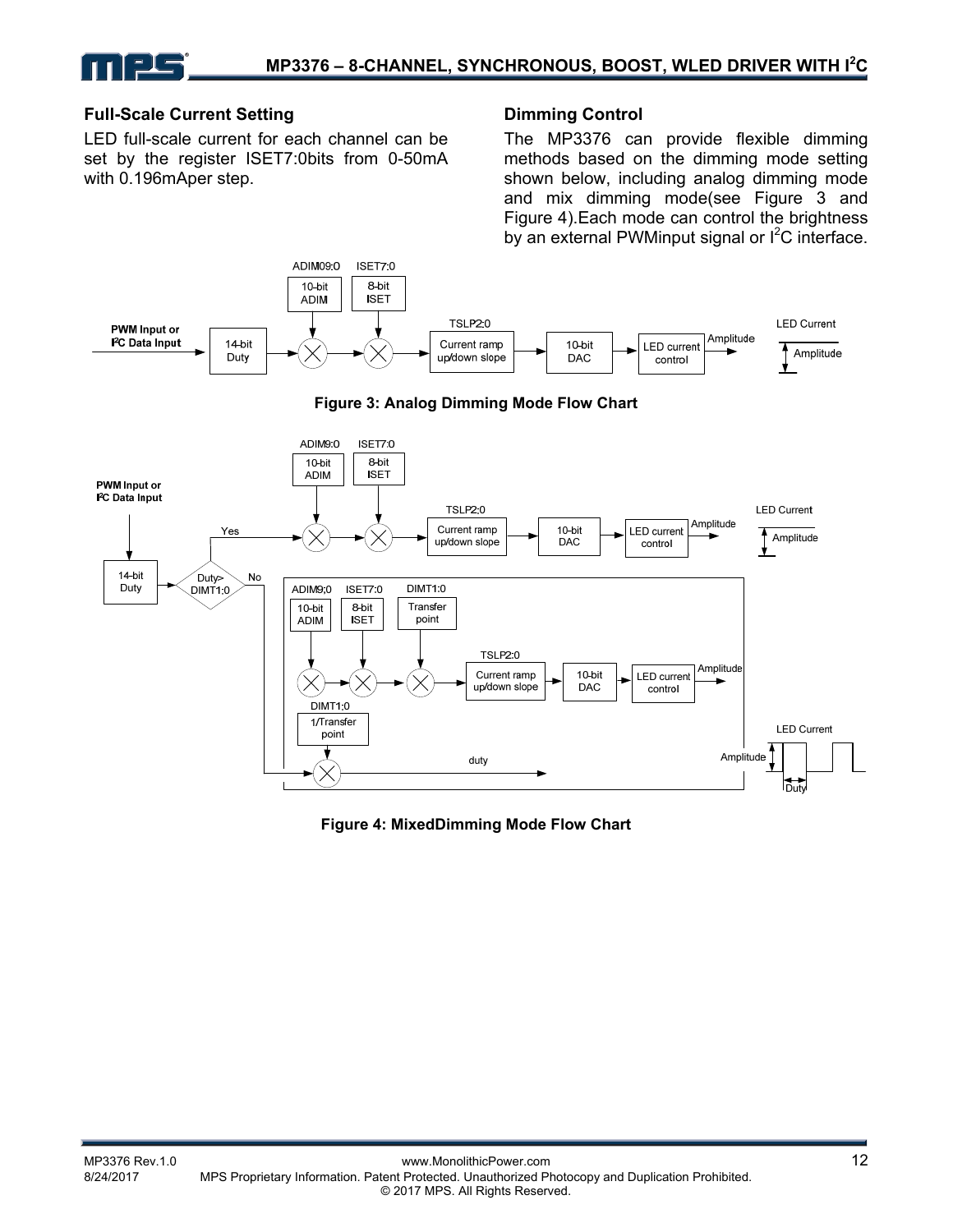The MP3376 has four types of dimming modes total.

# *1. AnalogDimming Mode from PWM Pin*

MOD2:0bits=000b. In analog dimming mode, the LED current amplitude is dependent on the duty cycle of the PWM input signal.

Note that the current amplitude can be changed by the register ADIM9:0 10-bitvalue(see Figure5).



**Figure 5: Analog Dimming from PWM Pin** 

# *2. AnalogDimming Mode from I<sup>2</sup> C Interface*

MOD2:0 bits = 001b. In analog dimming mode,the LED current amplitude is set by the internal register PWM13:0 bits.

Note that the current amplitude can be changed by the register ADIM9:0 10-bit value(see Figure6).



# **Figure 6: Analog Dimming from I<sup>2</sup>C Interface**

# *3. Mix Dimming Mode from PWM Input*

MOD2:0 bits=100b. In mix dimmingmode, if the duty cycle from PWM is larger than the threshold set by the register DIMT1:0bits, the IC works in analog dimming mode. The LED current amplitudefollows the input duty. If the duty cycle from PWM is lower than the threshold set by the DIMT1:0bits, the IC works in PWM dimming mode, and the PWM frequency is set by the register FPWM3:0 bits. The PWM dimming duty is extended according to the transfer point selected.

For example, if the transfer point is 25%, then the PWM LED current duty  $=$  PWM input duty  $x$ 1/(25%). The PWM LED current amplitude is fixed to the value at the transfer point set by DIMT1:0.

Note that the current amplitude can be changed by the internal register ADIM9:0 10-bit value(see Figure7).



# **Figure 7: Mix Dimming from PWM Input**

# *4. Mix Dimming Mode from I2 C Interface*

MOD2:0bits=101b. In mix dimming mode, if the duty cycle from the internal register PWM13:0 bits is larger than the threshold set by register DIMT1:0bits, the IC works in analog dimming mode. The LED current amplitudefollowsthe register PWM13:0 bits. If the duty cycle from the register PWM13:0 bits is lower than the threshold set by register DIMT1:0bits, the IC works in PWM dimming mode, and the PWM frequency is set by the register FPWM3:0 bits.The PWM dimming duty is extended according to the transfer point selected.

For example, if the transfer point is 25%, then the PWM LED current duty  $=$  duty set by PWM13:0 bits x 1/(25%). The PWM LED current amplitude is fixed to the value at the transfer point duty set by DIMT1:0.

Note that the current amplitude can be changed by the internal register ADIM9:0 10-bit value(see Figure8).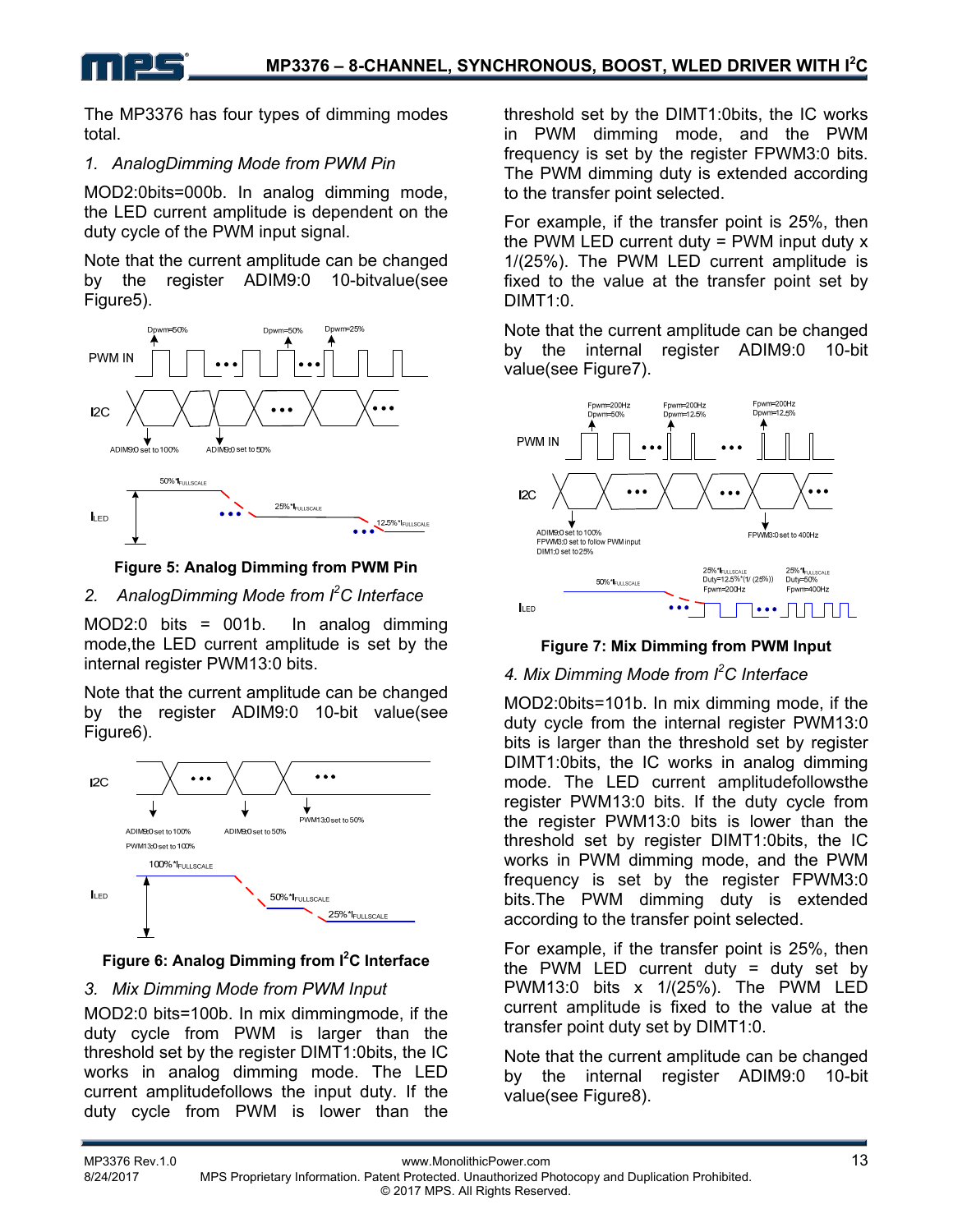



### Figure 8: Mix Dimming from <sup>2</sup>C Interface

### **Linear Dimming for Fade In/Out**

The MP3376 provides linear current rise up or down. The LED current ramps up or down linearly.The current ramp-up or ramp-down slope can be set by the register TSLP2:0bits from 2µs to 128µs(0.049mA for each step).

#### **Deep Dimming Ratio**

To provide enough output energy for the LED load when the PWM LED dimming duty is very smalland the PWM dimming signal is off, the MP3376 provides at least four switching cycles to guarantee enough output voltage before the next PWM dimming oncycle. This way, the MP3376 can achieve a very wide dimming ratio range in PWM dimming mode. The dimming ratio is dependent on the PWM dimming frequency and LED current source turn-on/-off time. The lower the PWM dimming frequency, the deeper the PWM dimming ratio.

For the MP3376, it is recommended that theminimum on time of the LED string is higher than 1.5µsto achieve good dimming.The dimming ratio can reach 100:1 at 22kHzin mix dimming mode.

#### **Unused LED Channel Setting**

The MP3376can detect anunused LED string automatically and remove it from the control loop during start-up by either connectingthe unused LEDX pin to GND or settingthe corresponding register CHEN7:0bits to Othrough the  $I^2C$  interface.

#### **Synchronous Rectifier**

To save cost and reduce PCB size, the MP3376 works in synchronous rectifier mode by default. A 100nF ceramic capacitor and a 47Ω resistor inseries between BST and SW is the best BST supply choice for the synchronous converter.

In some cases, such as extremely high switching frequency and output power applications, it is recommended to use an external rectifier for better thermal and efficiency. To disable the internal synchronous rectifier, set theregister SYNC bitto 0.

### **Open-String Protection**

Open-string protection is achieved bydetecting the voltage of OUT and LED1-8. During operation, if one string is open, the respective LEDX pin voltage ispulled low to ground, and the IC continues charging the output voltage until it reaches the OVP threshold. If the OVP point has been triggered, the chip stops switching and marks offthe fault string that hasan LEDX pin voltage lower than 100mV. Once marked, the remaining LED strings force the output voltage back to normal regulation. The string with the largest voltage drop determines the output regulation value.

#### **Short-String Protection**

The MP3376 monitors the LEDX pin voltages to determine if a short-string fault has occurred. If one or more strings are shorted, the respective LEDX pins tolerate high voltage stress. If an LEDX pin voltage is higher than the protection threshold (programmable by LEDS1:0 bits), an internal counter is started.Ifthis fault condition lasts for 1.8ms( $f_{SW}$ =1.2MHz), the fault string is marked off and disabled. Once a string is marked off, it is disconnected from the output voltage loop until the part restarts. If all strings are shorted, the MP3376shuts down the stepup converter until the power is restarted(VIN supply switches on from off) or EN is toggled (EN switches on from off).

# **Cycle-by-Cycle Current Limit**

To prevent the external components from exceeding the current stress rating, the IC uses a cycle-by-cycle current-limit protection.The limit value can be selected by the register ILIMbit. When the current exceeds the current limit value, the IC stops switching until the next clock cycle begins.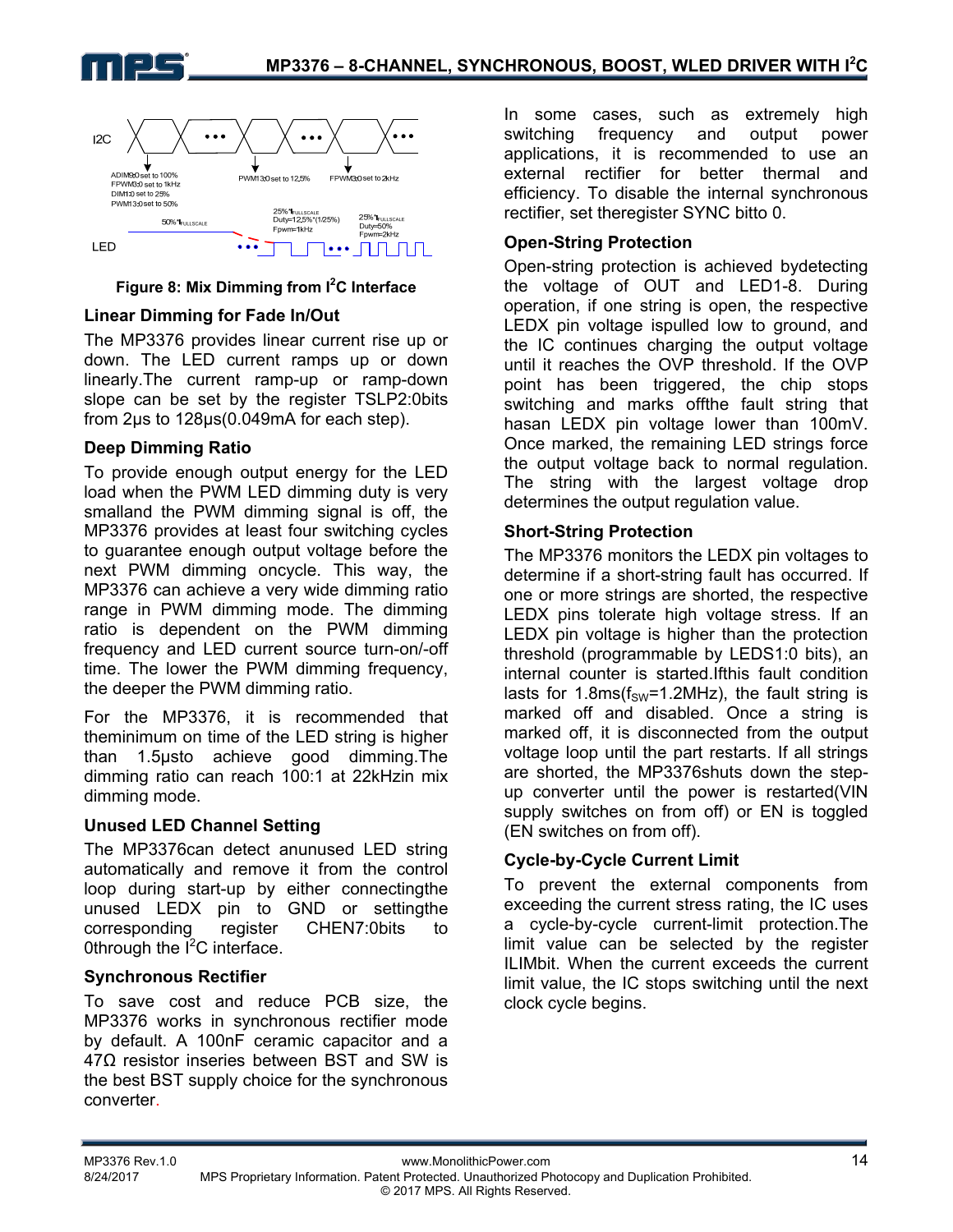

#### **Latch-Off Current Limit Protection**

To avoid device damage caused by a large current rating (such as inductor or diode short to GND), the MP3376 usesa latch-off currentlimit protection when the current flowing through the low-side MOSFET reaches the threshold (3.5A) in around 200ns and lasts for five switching cycles.

#### **Thermal Protection**

To prevent the IC from operating at exceedingly high temperatures, thermal shutdown is implemented by detecting the silicon die temperature. When the die temperature exceeds the upper threshold  $(T<sub>ST</sub>)$ , the IC shuts down and resumes normal operation when the die temperature drops below the lower threshold. Typically, the hysteresis value is 20°C.

#### **One-Time Program(OTP) Mode Operation**

The MP3376 can change the register default valuesseveral timeswith the OTP function.The internal registers 00H, 01H, and 02H can be programmed five times.The internal registers 03H and 04H can only be programmed once.

It is recommended to use the sequence below for OTP operation.

- 1. Write the customized default into all internal registers with the  $I^2C$  when OTMD = 0 (02H -D11) and OTPEN =  $0(02H - D10)$ .
- 2. Ensure that EN is high and VIN > 8V before entering OTP mode.
- 3. Set OTPMD = 1 (02H D11). The IC enters one-time program mode, and the VCC voltage rises to about 6.3V.
- 4. Set OTPEN = 1 (02H D10). The MP3376 begins burning the customized default one by one.
- 5. Burn the registers from 00H to 04H first after enabling the OTP function.
- 6. Burn the OTP timer (05H-D7:5) last.

The OTPEN bit resets to 0 after 400ms of burning time. The timer (05H-D7:5) counts the number of times the register has been burnt successfully.

Note that not all internal registers and bits are programmed respectively. Therefore, write all registers carefully with correct values before setting OTPEN = 1.

### **I 2 C Interface Register Description**

Please read/write the register after EN is ready for more than 2ms**.** 

### **I 2 C Chip Address**

The 7-bit MSB device address is 0x28~0x2B. After the start condition, the  $I^2C$ -compatible master sends a 7-bit address followed by an eighth read (1) or write (0) bit.

The following bit indicates the register address to or from which the data is written or read.A0 and A1 can program the IC address.Therefore, the fourMP3376 chips share the same  $I^2C$ interface.

|--|--|--|--|--|--|--|--|--|

#### **The I2 C Compatible Device Address**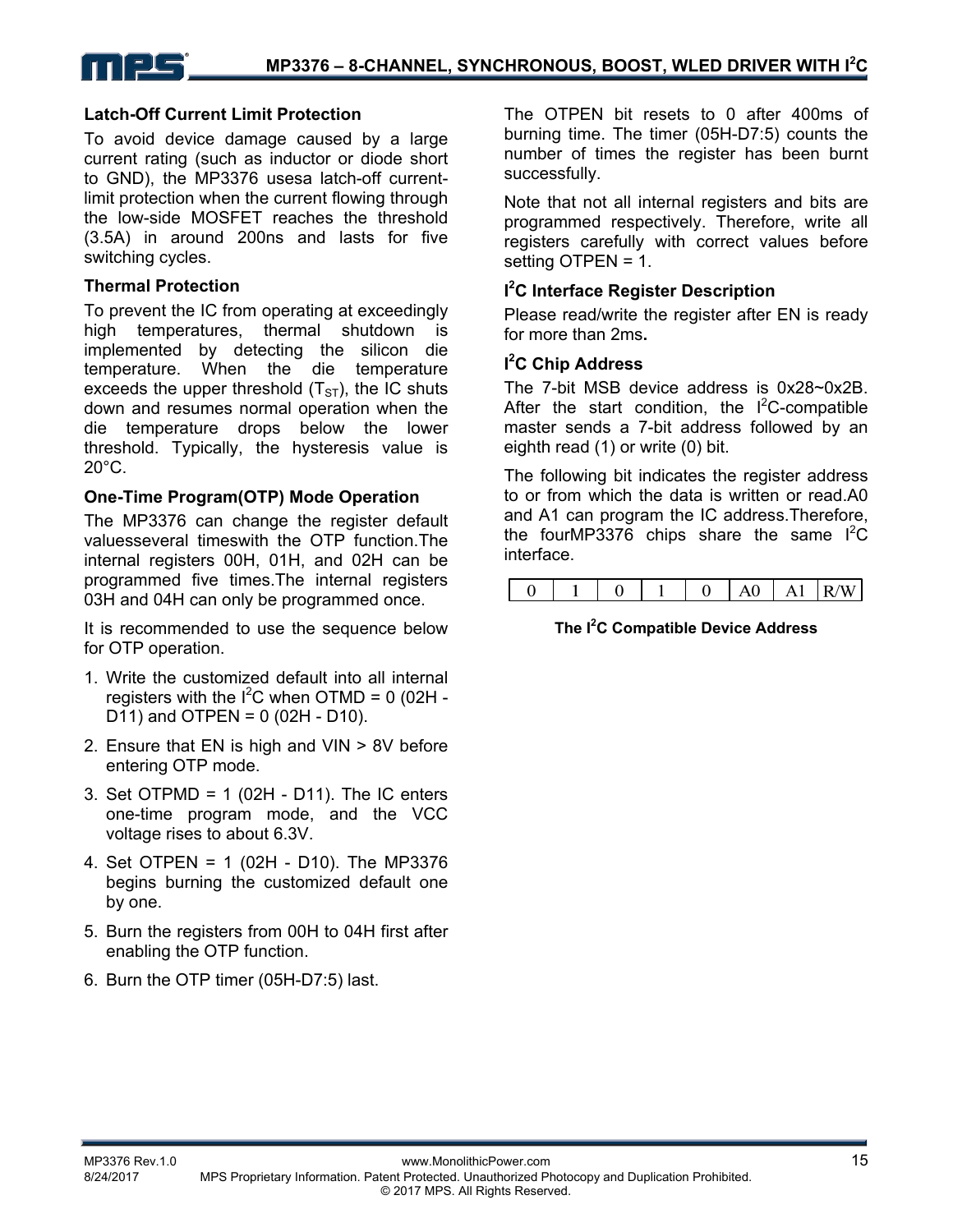

# **Register Mapping**

| Add | D <sub>15</sub>   | D14               | D <sub>13</sub>   | D <sub>12</sub>   | D11               | D <sub>10</sub>   | D <sub>9</sub>    | D <sub>8</sub>    |
|-----|-------------------|-------------------|-------------------|-------------------|-------------------|-------------------|-------------------|-------------------|
| 00H | <b>ISET7</b>      | <b>ISET6</b>      | <b>ISET5</b>      | <b>ISET4</b>      | <b>ISET3</b>      | <b>ISET2</b>      | <b>ISET1</b>      | <b>ISET0</b>      |
| Add | D7                | D6                | D <sub>5</sub>    | D4                | D <sub>3</sub>    | D <sub>2</sub>    | D <sub>1</sub>    | D <sub>0</sub>    |
| 00H | CHEN7             | CHEN6             | CHEN <sub>5</sub> | CHEN4             | CHEN3             | CHEN <sub>2</sub> | CHEN1             | <b>CHEN0</b>      |
| Add | D <sub>15</sub>   | D <sub>14</sub>   | D <sub>13</sub>   | D <sub>12</sub>   | D11               | D <sub>10</sub>   | D <sub>9</sub>    | D <sub>8</sub>    |
| 01H | <b>NA</b>         | <b>NA</b>         | <b>NA</b>         | <b>NA</b>         | <b>NA</b>         | <b>NA</b>         | OV <sub>P1</sub>  | OVP1              |
| Add | D7                | D <sub>6</sub>    | D <sub>5</sub>    | D <sub>4</sub>    | D <sub>3</sub>    | D <sub>2</sub>    | D <sub>1</sub>    | D <sub>0</sub>    |
| 01H | <b>SYNC</b>       | MOD <sub>2</sub>  | MOD <sub>1</sub>  | <b>MOD0</b>       | <b>ILIM</b>       | FS <sub>2</sub>   | FS <sub>1</sub>   | FS <sub>0</sub>   |
|     |                   |                   |                   |                   |                   |                   |                   |                   |
| Add | D <sub>15</sub>   | D14               | D <sub>13</sub>   | D <sub>12</sub>   | D <sub>11</sub>   | D <sub>10</sub>   | D <sub>9</sub>    | D <sub>8</sub>    |
| 02H | <b>NA</b>         | <b>NA</b>         | <b>NA</b>         | <b>NA</b>         | <b>OTPMD</b>      | <b>OTPEN</b>      | ADIM9             | ADIM <sub>8</sub> |
| Add | D7                | D <sub>6</sub>    | D <sub>5</sub>    | D4                | D <sub>3</sub>    | D <sub>2</sub>    | D <sub>1</sub>    | D <sub>0</sub>    |
| 02H | ADIM7             | ADIM <sub>6</sub> | ADIM <sub>5</sub> | ADIM4             | ADIM <sub>3</sub> | ADIM <sub>2</sub> | ADIM1             | ADIM <sub>0</sub> |
| Add | D <sub>15</sub>   | D <sub>14</sub>   | D <sub>13</sub>   | D <sub>12</sub>   | D <sub>11</sub>   | D <sub>10</sub>   | D <sub>9</sub>    | D <sub>8</sub>    |
| 03H | <b>NA</b>         | <b>NA</b>         | <b>NA</b>         | <b>NA</b>         | <b>NA</b>         | <b>TSLP2</b>      | <b>TSLP1</b>      | <b>TSLP0</b>      |
| Add | D7                | D <sub>6</sub>    | D <sub>5</sub>    | D <sub>4</sub>    | D <sub>3</sub>    | D <sub>2</sub>    | D <sub>1</sub>    | D <sub>0</sub>    |
| 03H | LEDS1             | <b>LEDS0</b>      | FPWM3             | FPWM <sub>2</sub> | FPWM1             | <b>FPWM0</b>      | DIMT <sub>1</sub> | <b>DIMT0</b>      |
| Add | D <sub>15</sub>   | D14               | D <sub>13</sub>   | D <sub>12</sub>   | D11               | D <sub>10</sub>   | D <sub>9</sub>    | D <sub>8</sub>    |
| 04H | <b>NA</b>         | <b>NA</b>         | <b>PWM13</b>      | <b>PWM12</b>      | <b>PWM11</b>      | <b>PWM10</b>      | PWM9              | PWM8              |
| Add | D7                | D <sub>6</sub>    | D <sub>5</sub>    | D4                | D <sub>3</sub>    | D <sub>2</sub>    | D <sub>1</sub>    | D <sub>0</sub>    |
| 04H | PWM7              | PWM <sub>6</sub>  | PWM <sub>5</sub>  | PWM4              | PWM3              | PWM <sub>2</sub>  | PWM1              | <b>PWM0</b>       |
|     |                   |                   |                   |                   |                   |                   |                   |                   |
| Add | D <sub>15</sub>   | D <sub>14</sub>   | D <sub>13</sub>   | D <sub>12</sub>   | D11               | D <sub>10</sub>   | D <sub>9</sub>    | D <sub>8</sub>    |
| 05H | ID7               | ID <sub>6</sub>   | ID <sub>5</sub>   | ID <sub>4</sub>   | ID <sub>3</sub>   | ID <sub>2</sub>   | ID <sub>1</sub>   | ID <sub>0</sub>   |
| Add | D7                | D <sub>6</sub>    | D <sub>5</sub>    | D4                | D <sub>3</sub>    | D <sub>2</sub>    | D <sub>1</sub>    | D <sub>0</sub>    |
| 05H | TIME <sub>2</sub> | TIME1             | TIME0             | FT OTP            | FT_OCP            | FT_OVP            | FT LEDO           | FT_LEDS           |

#### **NOTES:**

The register(00H, 01H, 02H) bitsin redcan be written to a customized default five times. The register (03H, 04H) bitsin bluecan be written to a customized default once.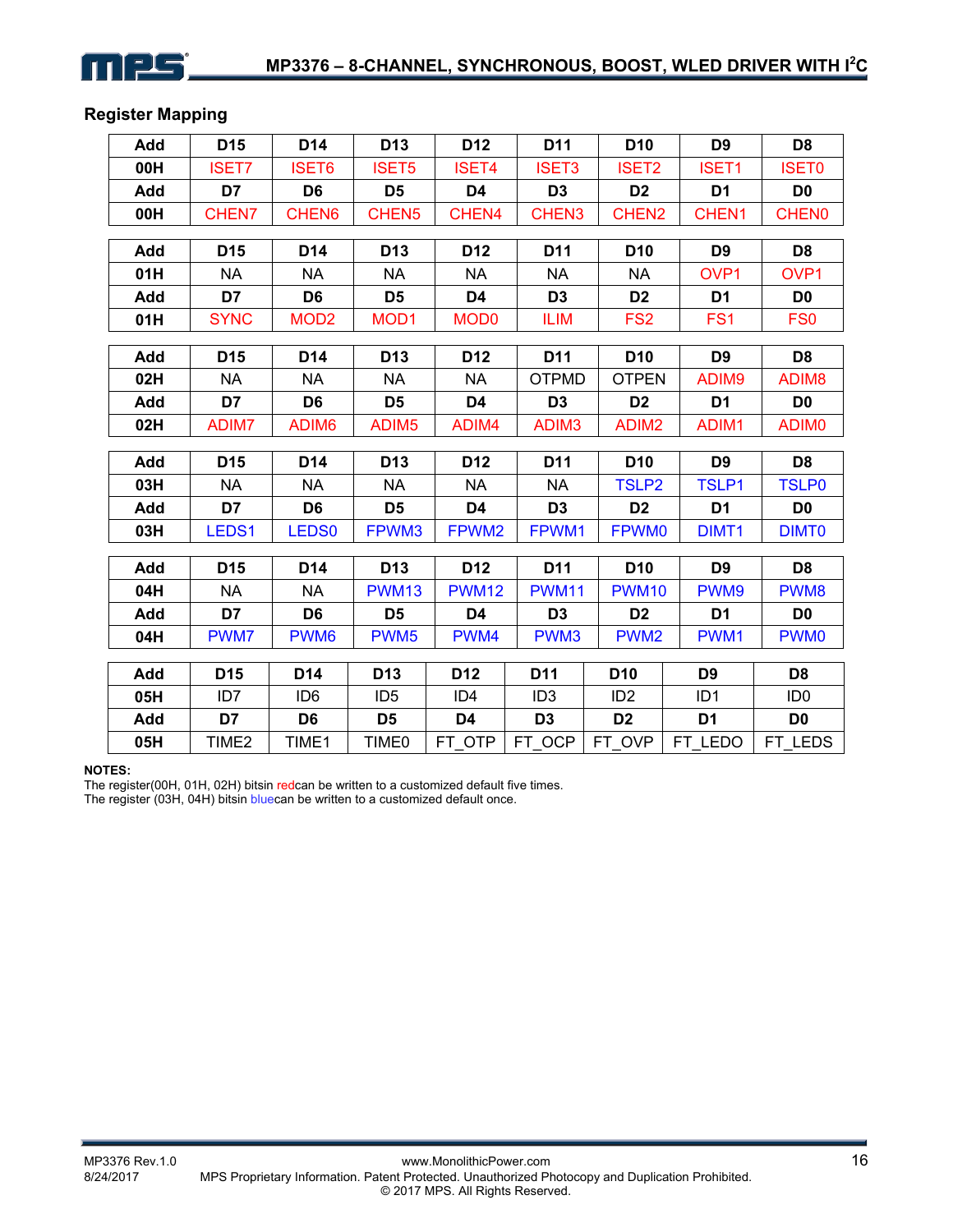

|            |                 |               |                | <b>Addr: 0x00</b>                                                                                                                                                                                                                                                                                                                                                                                                                                                                                                                                                                                                                              |
|------------|-----------------|---------------|----------------|------------------------------------------------------------------------------------------------------------------------------------------------------------------------------------------------------------------------------------------------------------------------------------------------------------------------------------------------------------------------------------------------------------------------------------------------------------------------------------------------------------------------------------------------------------------------------------------------------------------------------------------------|
| <b>Bit</b> | <b>Bit Name</b> | <b>Access</b> | <b>Default</b> | <b>Description</b>                                                                                                                                                                                                                                                                                                                                                                                                                                                                                                                                                                                                                             |
| 15:8       | ISET7:0         | <b>RW</b>     | <b>FFh</b>     | LED current full-scale current bits. These bits set the max<br>current for each channel.<br>00h: 0mA; ; FFh: 50mA. 0.196mA/step.                                                                                                                                                                                                                                                                                                                                                                                                                                                                                                               |
| 7:0        | CHEN7:0         | <b>RW</b>     | FFh.           | LED current source enable bits. Thesebits control the internal<br>LED current sources respectively.<br>CHENO: $1 = LED$ current source 1 is enabled<br>$0 =$ disabled<br>$CHEN1: 1 = LED$ current source 2 is enabled<br>$0 =$ disabled<br>$CHEN2: 1 = LED$ current source 3 is enabled<br>$0 =$ disabled<br>CHEN3: $1 = LED$ current source 4 is enabled<br>$0 =$ disabled<br>CHEN4: 1= LED current source 5 is enabled<br>$0 =$ disabled<br>CHEN5: $1 = LED$ current source 6 is enabled<br>$0 =$ disabled<br>CHEN6: $1 = LED$ current source 7 is enabled<br>$0 =$ disabled<br>CHEN7: 1 = LED current source 8 is enabled<br>$0 =$ disabled |

#### **Table1: LED Current Full-Scale and Channel Enable Register**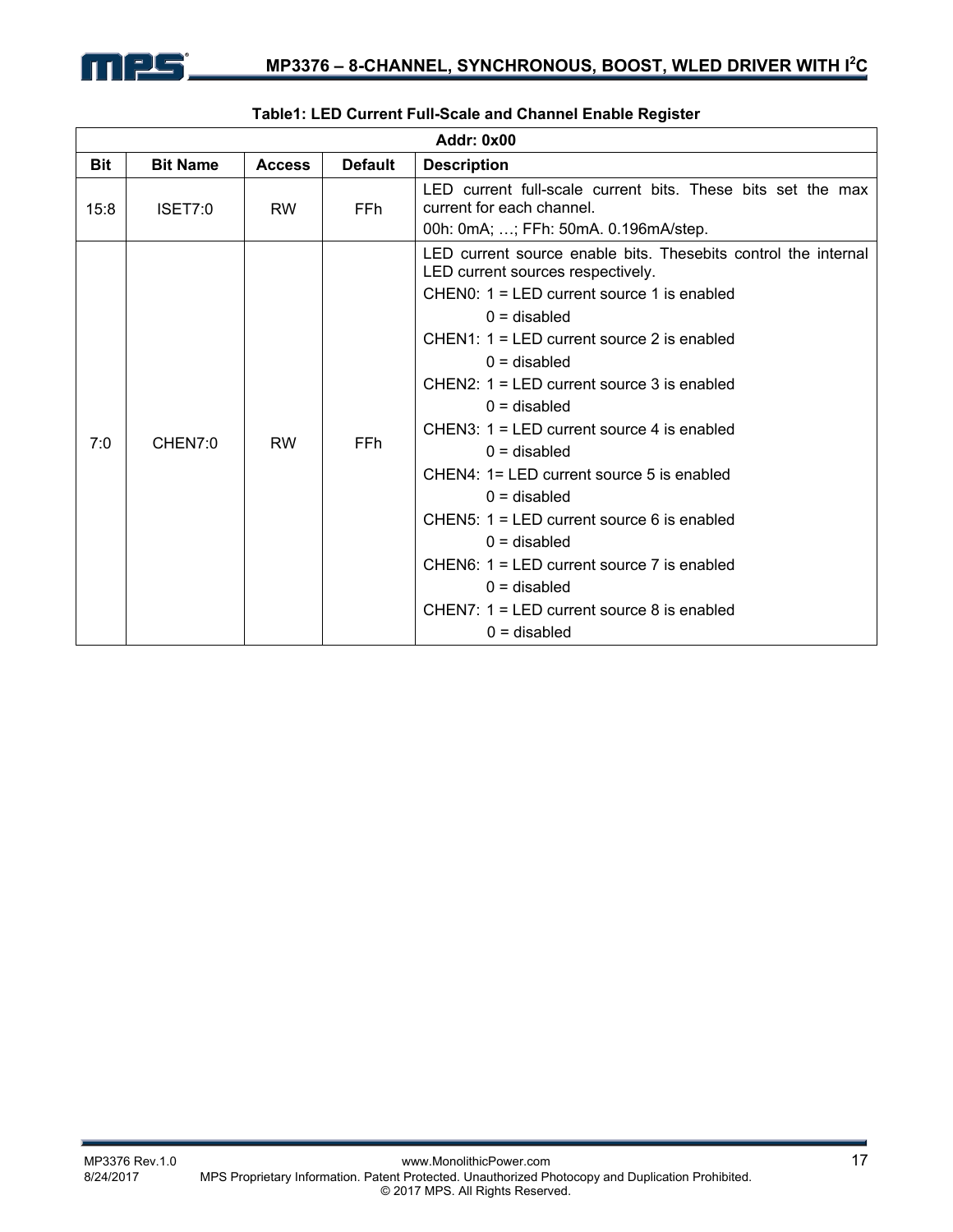

|                |                 |               |                 | <b>Addr: 0x01</b>                                                                                                                                                                                                                                                                                                                                                                                                                                                                                                                                                                                                                                                                                                                                                                                                                                                                                                                                              |
|----------------|-----------------|---------------|-----------------|----------------------------------------------------------------------------------------------------------------------------------------------------------------------------------------------------------------------------------------------------------------------------------------------------------------------------------------------------------------------------------------------------------------------------------------------------------------------------------------------------------------------------------------------------------------------------------------------------------------------------------------------------------------------------------------------------------------------------------------------------------------------------------------------------------------------------------------------------------------------------------------------------------------------------------------------------------------|
| <b>Bit</b>     | <b>Bit Name</b> | <b>Access</b> | <b>Default</b>  | <b>Description</b>                                                                                                                                                                                                                                                                                                                                                                                                                                                                                                                                                                                                                                                                                                                                                                                                                                                                                                                                             |
| 15:10          | <b>NA</b>       | R             | <b>NA</b>       | Reserved.                                                                                                                                                                                                                                                                                                                                                                                                                                                                                                                                                                                                                                                                                                                                                                                                                                                                                                                                                      |
| 9:8            | OVP1:0          | <b>RW</b>     | 01 <sub>b</sub> | Output voltage OVP protection threshold bits.<br>$00 = 24V$<br>$01 = 31V$<br>$10 = 36V$<br>$11 = NA$                                                                                                                                                                                                                                                                                                                                                                                                                                                                                                                                                                                                                                                                                                                                                                                                                                                           |
| $\overline{7}$ | <b>SYNC</b>     | <b>RW</b>     | 1 <sub>b</sub>  | Boost converter rectifier operation mode bit.<br>0= IC works in non-synchronous mode<br>1= IC works in synchronous mode                                                                                                                                                                                                                                                                                                                                                                                                                                                                                                                                                                                                                                                                                                                                                                                                                                        |
| 6:4            | MOD2:0          | <b>RW</b>     | 100b            | LED current dimming mode bits.<br>000=the IC works in analog dimming mode throughthe external<br>PWM input signal. The LED current amplitude changes with the<br>input PWM duty.<br>001=the IC works in analog dimming mode through the $I^2C$<br>interface. The LED current amplitude changes with the register<br>PWM13:0 bits.<br>100=the IC works in mix dimming mode throughthe external<br>PWM input signal. If the input PWM duty is higher than the<br>transfer point, the IC works in analog dimming mode.<br>Otherwise, the IC works in PWM dimming mode. The DIMT1:0<br>bit determines the transfer point of mix dimming mode.<br>101=the IC works in mix dimming mode throughthe I <sup>2</sup> C<br>interface. If the duty set by the PWM13:0 bitis higher than the<br>transfer point, the IC works in analog dimming mode. Otherwise,<br>the IC works in PWM dimming mode. The DIMT1:0 bit<br>determines the transfer point of mix dimming mode. |
| 3              | <b>ILIM</b>     | <b>RW</b>     | 1b              | Inductor cycle-by-cycle current-limit bit of the converter.<br>0= 1.8A current limit<br>1=2.5A current limit                                                                                                                                                                                                                                                                                                                                                                                                                                                                                                                                                                                                                                                                                                                                                                                                                                                   |
| 2:0            | FS2:0           | <b>RW</b>     | 011b            | The boost converter switching frequency bits.<br>000=350kHz<br>001=500kHz<br>010=650kHz<br>011=800kHz<br>100=950kHz<br>$101=1.2MHz$<br>110=1.8MHz<br>111=2.4MHz                                                                                                                                                                                                                                                                                                                                                                                                                                                                                                                                                                                                                                                                                                                                                                                                |

### **Table2: Dimming Mode and Parameter Set Register**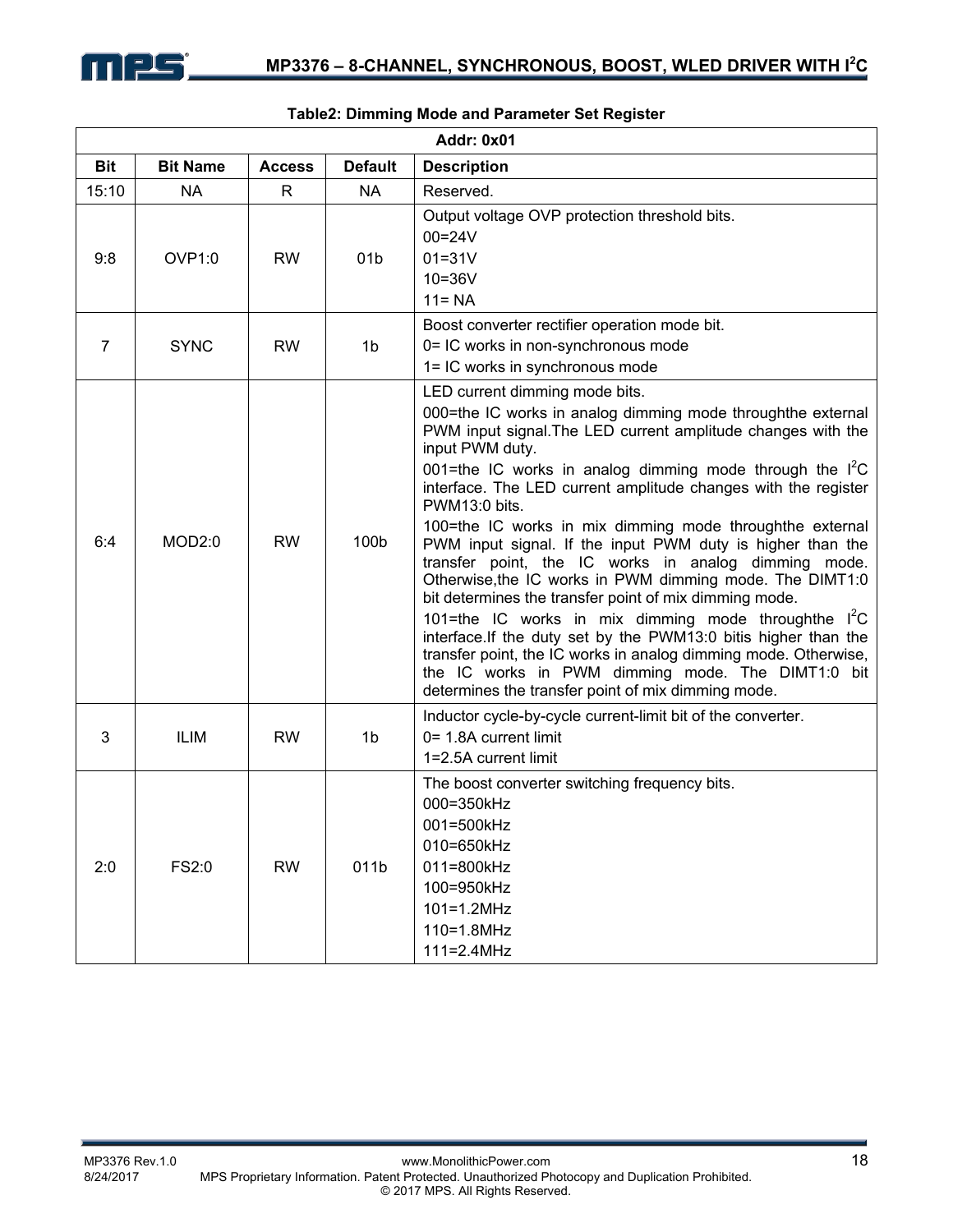|            |                 |               |                | <b>Addr: 0x02</b>                                                                                                                                                                                                           |
|------------|-----------------|---------------|----------------|-----------------------------------------------------------------------------------------------------------------------------------------------------------------------------------------------------------------------------|
| <b>Bit</b> | <b>Bit Name</b> | <b>Access</b> | <b>Default</b> | <b>Description</b>                                                                                                                                                                                                          |
| 15:12      | NA.             | R             | NA.            | Reserved.                                                                                                                                                                                                                   |
| 11         | <b>OTPMD</b>    | <b>RW</b>     | 0b             | One-time program mode bit. OTP burning must be done in OTP<br>mode.<br>$0 = not$ OTP mode<br>1= enter OTP mode. The VCC voltage rises to about 6.3V if the<br>input voltage >8V.                                            |
| 10         | <b>OTPEN</b>    | <b>RW</b>     | 0b             | One-time program enable bit.<br>1= enable OTP function. Burn the customer's default to all<br>internal registers one by one (from 00H to 04H) and TIME1:0 bit.<br>Reset to 0 after finishingOTP.<br>0= disable OTP function |
| 9:0        | ADIM9:0         | <b>RW</b>     | 3FFh           | Analog dimming bits. This controls the LED current amplitude in<br>any dimming mode.<br>000h=0%; 0x001= 0.098%; ; 3FFh=100%.0.098% per step.                                                                                |

# **Table3: One-Time Program Enable and Analog Dimming Register**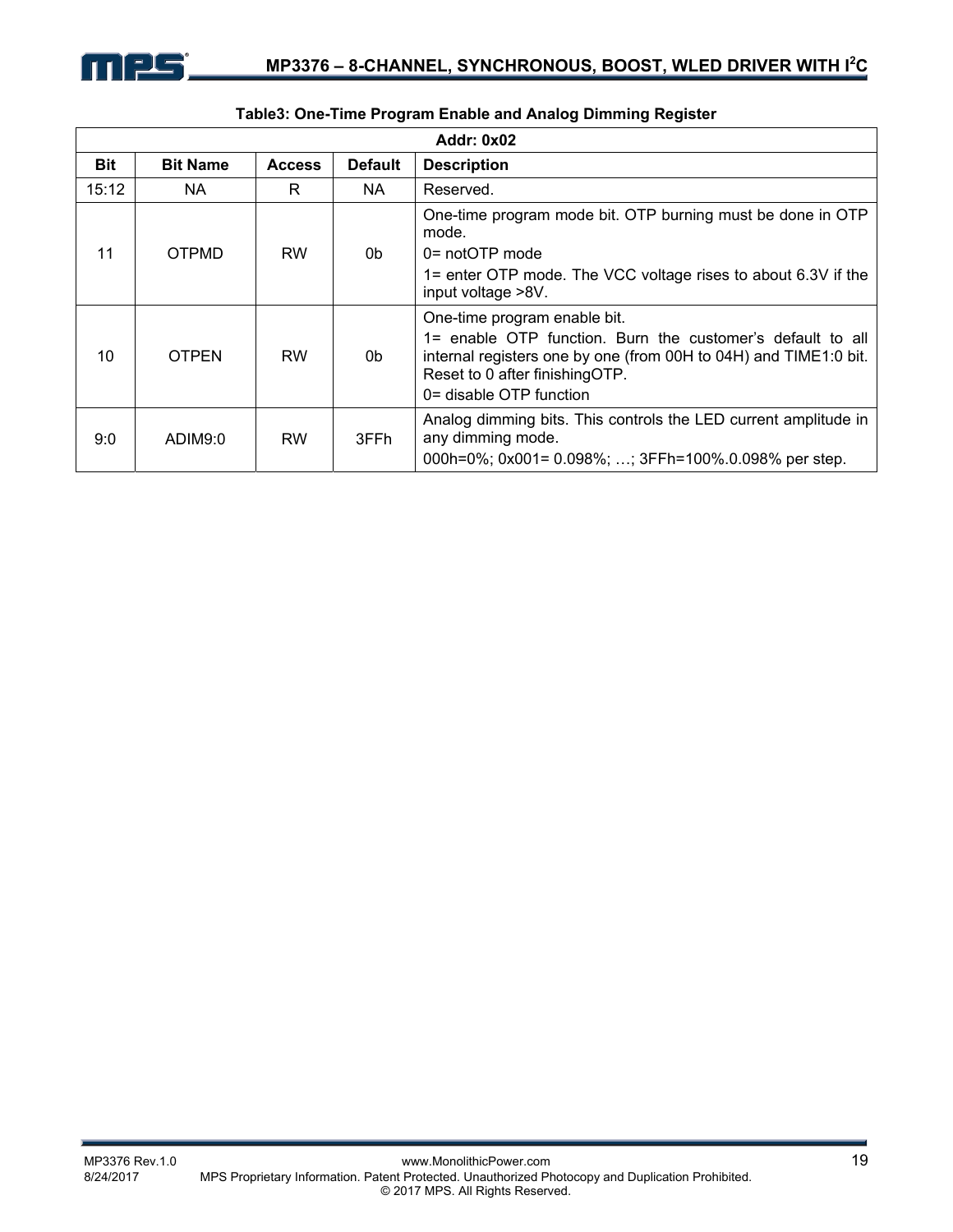

|            |                 |               |                 | Addr: 0x03                                                                                                                                                                                                                                                                                                                                                                                                                                                                                                                  |
|------------|-----------------|---------------|-----------------|-----------------------------------------------------------------------------------------------------------------------------------------------------------------------------------------------------------------------------------------------------------------------------------------------------------------------------------------------------------------------------------------------------------------------------------------------------------------------------------------------------------------------------|
| <b>Bit</b> | <b>Bit Name</b> | <b>Access</b> | <b>Default</b>  | <b>Description</b>                                                                                                                                                                                                                                                                                                                                                                                                                                                                                                          |
| 15:11      | <b>NA</b>       | $\mathsf{R}$  | <b>NA</b>       | Reserved.                                                                                                                                                                                                                                                                                                                                                                                                                                                                                                                   |
| 10:8       | <b>TSLP2:0</b>  | <b>RW</b>     | 010b            | LED current ramp-up/-down slope bit.<br>$000 = 2\mu s$ per step<br>$001 = 4\mu s$ per step<br>010=8µs per step<br>011=16µs per step<br>100=32µs per step<br>$101 = 64$ µs per step<br>110=128µs per step<br>$111 = NA$                                                                                                                                                                                                                                                                                                      |
| 7:6        | LEDS1:0         | <b>RW</b>     | 01 <sub>b</sub> | LED short protection threshold bits.<br>$00 = 2.5V$<br>$01=5V$<br>$10 = 7.5V$<br>$11 = 10V$                                                                                                                                                                                                                                                                                                                                                                                                                                 |
| 5:2        | FPWM3:0         | <b>RW</b>     | 1111b           | LED current dimming frequency bits when the device works in<br>mix dimming mode and D <sub>PWM</sub> is less than thetransfer point set<br>by the DIM1:0 bit.<br>$0000 = 120$ Hz<br>$0001 = 240$ Hz<br>$0010 = 400$ Hz<br>$0011 = 800$ Hz<br>$0100 = 1kHz$<br>$0101 = 2kHz$<br>$0110 = 4kHz$<br>$0111 = 10kHz$<br>$1000 = 14kHz$<br>$1001 = 18kHz$<br>$1010 = 22kHz$<br>$1011 = 26kHz$<br>$1100 = 29kHz$<br>$1101 = 33kHz$<br>$1110 = 37kHz$<br>1111= followPWM input signal when dimming byan external<br>PWM input signal |
| 1:0        | <b>DIMT1:0</b>  | <b>RW</b>     | 10 <sub>b</sub> | Transfer point bits in mix dimming mode. If the dimming duty is<br>higher than the threshold, the IC works in analog dimming<br>mode. If the dimming duty is lower than the threshold, the IC<br>works in PWM dimming mode.<br>00=6.25%<br>$01 = 12.5%$<br>10=25%<br>$11 = 50%$                                                                                                                                                                                                                                             |

#### **Table4: Slope and PWM Dimming Frequency Register**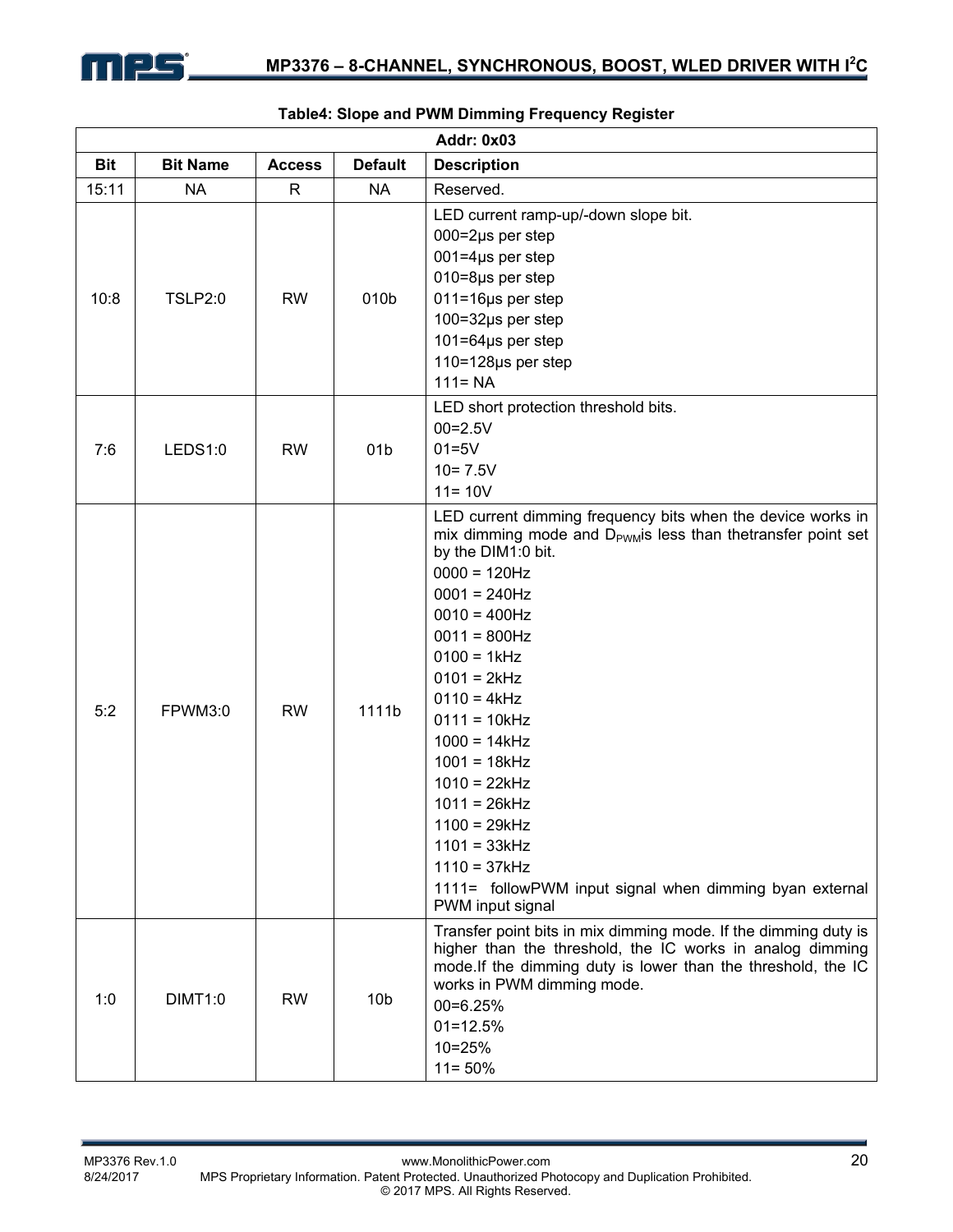

| <b>Addr: 0x04</b> |                 |               |                |                                                                                                                                                                                                                                 |  |  |  |
|-------------------|-----------------|---------------|----------------|---------------------------------------------------------------------------------------------------------------------------------------------------------------------------------------------------------------------------------|--|--|--|
| <b>Bit</b>        | <b>Bit Name</b> | <b>Access</b> | <b>Default</b> | <b>Description</b>                                                                                                                                                                                                              |  |  |  |
| 15:14             | NA              | R             | NA.            | Reserved.                                                                                                                                                                                                                       |  |  |  |
| 13:0              | PWM13:0         | <b>RW</b>     | 0000h          | LED current dimming duty setting bit in PWM dimming or mix<br>dimming mode. This controls the LED current dimming<br>dutywhen MOD2:0 bit is set to 001bor 101b.<br>0000h: 0%; 0x0001: 0.006%; ; 3FFFh:100%. 0.006% per<br>step. |  |  |  |

| <b>Table6: ID and Fault Register</b> |                 |               |                |                                                                                                                                                               |  |  |  |
|--------------------------------------|-----------------|---------------|----------------|---------------------------------------------------------------------------------------------------------------------------------------------------------------|--|--|--|
| <b>Addr: 0x05</b>                    |                 |               |                |                                                                                                                                                               |  |  |  |
| <b>Bit</b>                           | <b>Bit Name</b> | <b>Access</b> | <b>Default</b> | <b>Description</b>                                                                                                                                            |  |  |  |
| 15:8                                 | ID7:0           | R             | 00010001b      | Device ID bits.                                                                                                                                               |  |  |  |
| 7:5                                  | <b>TIME 2:0</b> | R             | 000b           | OTP time bit. When OTP occurs once, TIME2:0 countsone<br>time.<br>$000 = 0$<br>$001 = 1$<br>$010=2$<br>$011 = 3$<br>$100 = 4$<br>$101 = 5$                    |  |  |  |
| 4                                    | FT OTP          | R             | 0 <sub>b</sub> | Over-temperature protection fault indication bit.<br>0=no fault<br>1=fault. The fault status can latch off until it is reset to 0 after<br>this bit is read.  |  |  |  |
| 3                                    | FT_OCP          | $\mathsf{R}$  | 0 <sub>b</sub> | Over-current protection fault indication bit.<br>$0 = no$ fault<br>1= fault. The fault status can latch off until it is reset to 0 after<br>this bit is read. |  |  |  |
| 2                                    | FT_OVP          | $\mathsf{R}$  | 0 <sub>b</sub> | Over-voltage protection fault indication bit.<br>$0 = no$ fault<br>1= fault. The fault status can latch off until it is reset to 0 after<br>this bit is read. |  |  |  |
| 1                                    | FT_LEDO         | $\mathsf{R}$  | 0 <sub>b</sub> | LED current source open fault indication bit.<br>0=no fault<br>1= fault. The fault status can latch off until it is reset to 0 after<br>this bit is read.     |  |  |  |
| $\mathbf{0}$                         | FT LEDS         | $\mathsf{R}$  | 0 <sub>b</sub> | LED short fault indication bit.<br>$0 = no$ fault<br>1= fault. The fault status can latch off until it is reset to 0 after<br>this bit is read.               |  |  |  |

#### **Table5: PWM Dimming Register**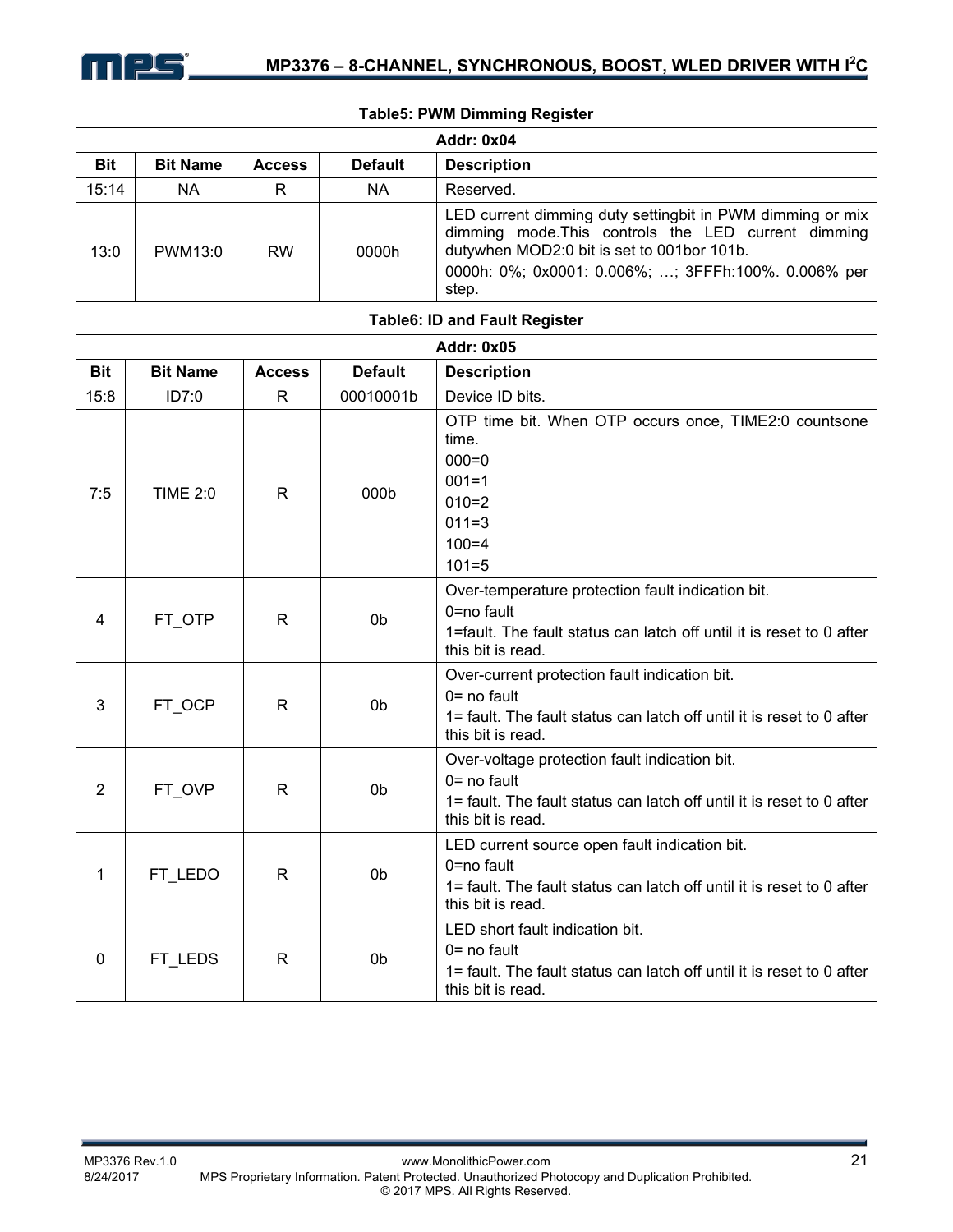# **APPLICATION INFORMATION**

### **Selecting the Switching Frequency**

The switching frequency of the step-up converter is set by the register FS2:0bits(see Table 2).

### **Setting the LED Current**

The LED string full-scale current is set by the register ISET7:0 bits from 0mA to 50mA with 0.196mA per step.

### **Selecting the Input Capacitor**

The input capacitor reduces the surge current drawn from the input supply and the switching noise from the device. The input capacitor impedance at the switching frequency should be less than the input source impedance to prevent the high-frequency switching current from passing through to the input. Ceramic capacitors with X5R or X7R dielectrics are recommended for their low ESR and small temperature coefficients. For most applications, a 4.7μF ceramic capacitor is sufficient.

### **Selecting the Inductor**

The MP3376 requires an inductor to supply a higher output voltage while being driven by the input voltage. A larger value inductor results in less ripple current,lower peak-inductor current, and reduced stress on the internal N-channel MOSFET. However, the larger value inductor also has a larger physical size, higher series resistance, and lower saturation current.

Choose an inductor that willnot saturate under the worst-case load conditions. Select the minimum inductor value to ensure that the boost converter works in continuous conduction mode with high efficiency and good EMI performance.

Calculate the required inductance value using Equation (1) and Equation (2):

$$
L \geq \frac{\eta \times V_{\text{out}} \times D \times (1-D)^2}{2 \times f_{\text{sw}} \times I_{\text{LOAD}}}
$$
(1)

$$
D = 1 - \frac{V_{\text{IN}}}{V_{\text{OUT}}} \tag{2}
$$

Where  $V_{IN}$  is the input voltage,  $V_{OUT}$  is the output voltage,  $f_{SW}$  is the switching frequency,  $I_{\text{LOAD}}$  is the LED load current, and η is the efficiency.

With a given inductor value, the inductor DC current rating is at least 40% higher than the maximum input peak inductor current for most applications. The inductor's DC resistance should be as small as possible to achieve higher efficiency.

# **Selecting the Output Capacitor**

The output capacitor keeps the output voltage ripple small and ensures feedback loop stability. The output capacitor impedance must be low at the switching frequency. Ceramic capacitors with X7R dielectrics are recommended for their low ESR characteristics. For most applications, a 2.2μF ceramic capacitor is sufficient.

#### **Setting the Over-Voltage Protection (OVP)**

The output OVP voltage is set by the register OVP1:0bits(see Table 2).

# **PCB Layout Guidelines**

Careful attention must be givento the PCB layout and component placement. Efficient PCB layout of the high-frequency switching path is critical to prevent noise and electromagnetic interference problems. For best results, follow the quidelines below.

- 1. Keep the loop of SW to PGND, the output diode (if needed),and the output capacitor as short as possible and flowing with highfrequency pulse current.
- 2. Place a ceramic capacitor close to the input and VCC, since they are susceptible to noise.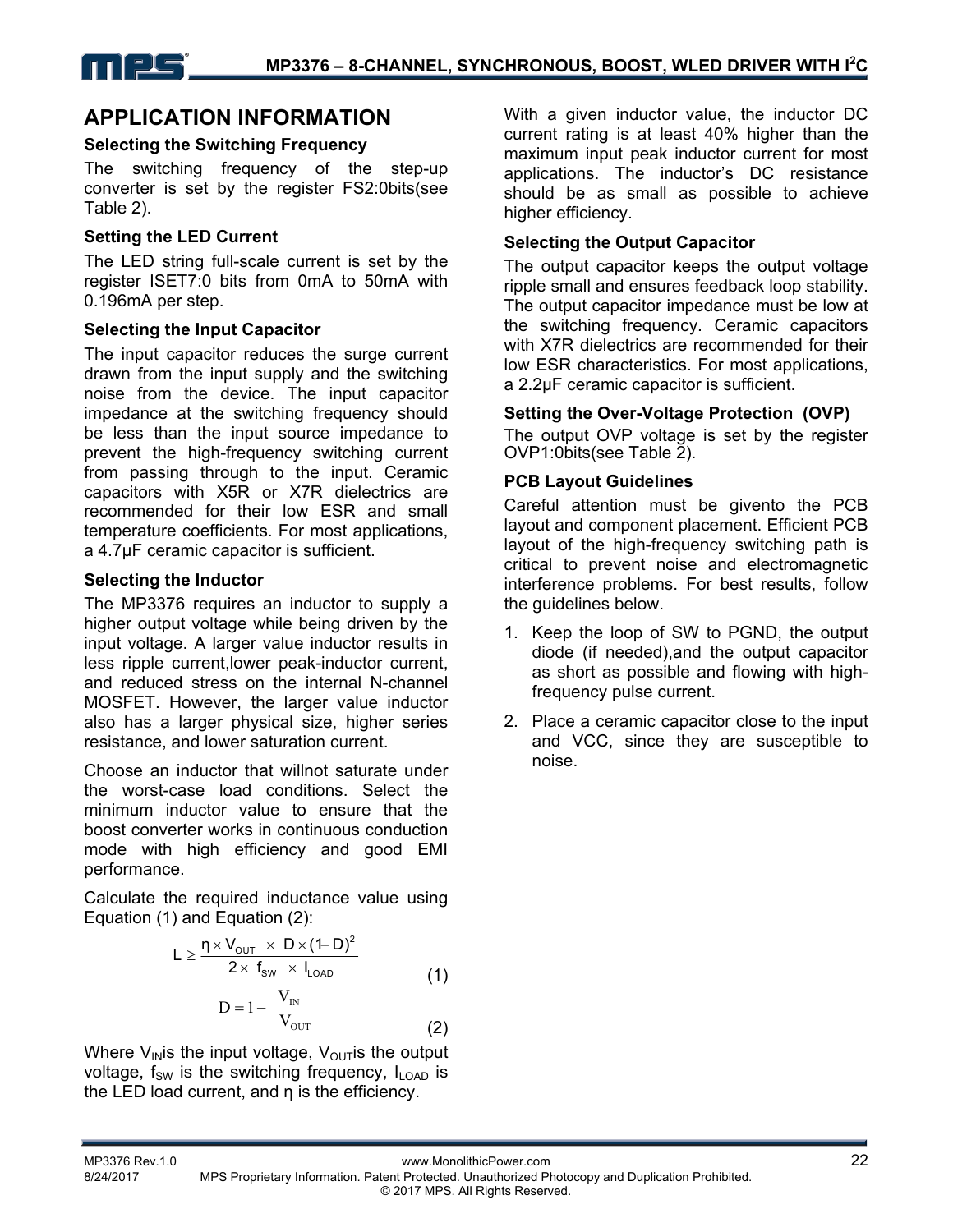

# **TYPICAL APPLICATION CIRCUITS**